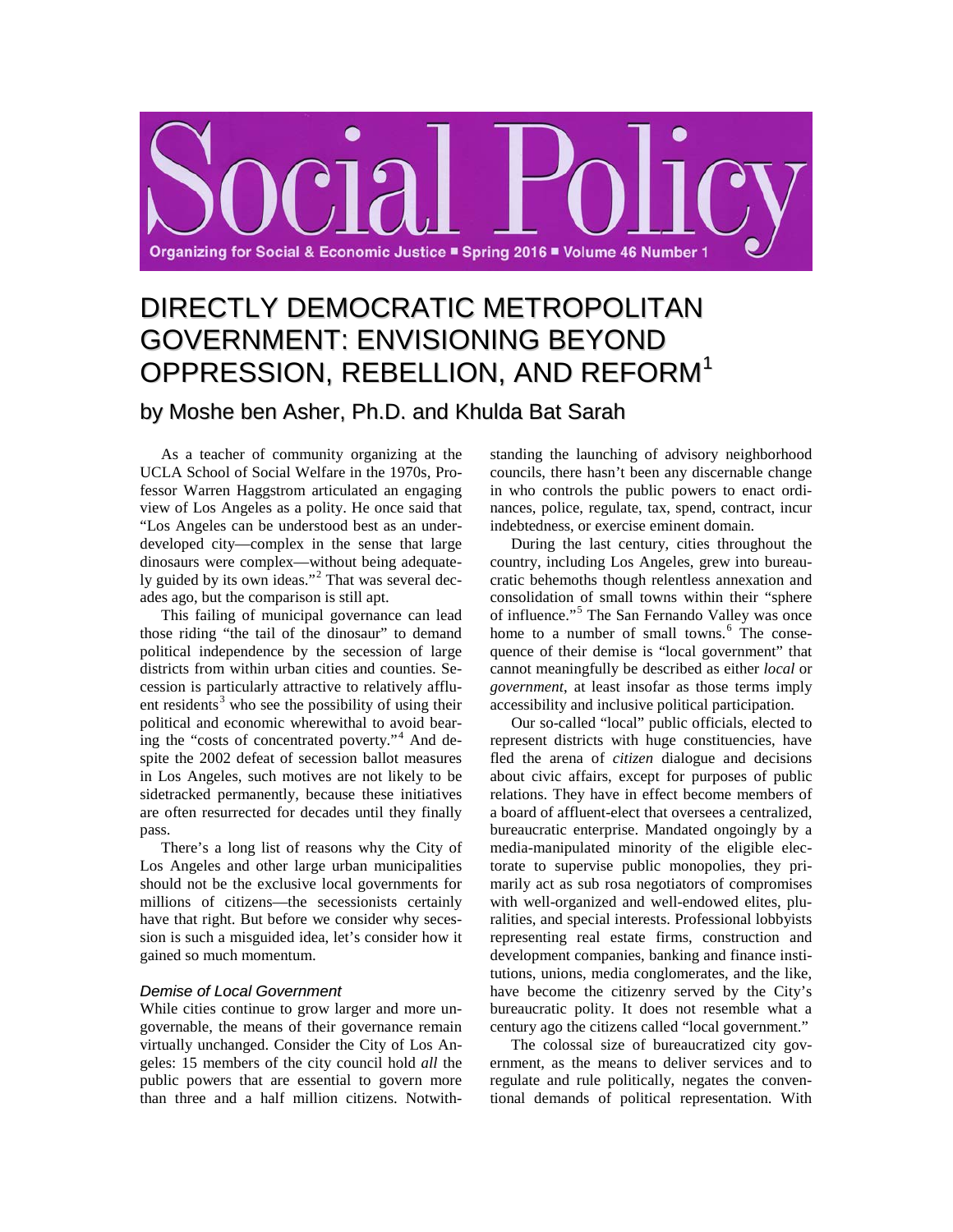voting constituencies in the hundreds of thousands, political participation costs for the citizenry are exorbitant. For the individual or grassroots group trying to influence decisions at City Hall, it's a Kafkaesque exercise in futility. For those unable to meet the ante, whose day-to-day interests are *not* represented by the high-powered lobbyist-denizens of the Los Angeles municipal government, elected officials are objects of fear and scorn. We typically fear them in their presence and scorn them in their absence. For most of us, local government is an historical artifact.

In a manner of speaking, we were forewarned of the consequences of bureaucratized polity. Following his visit to this country in the early 1830s, the French nobleman Alexis de Tocqueville wrote that centralized bureaucracy would be the "despotism democratic nations have to fear" in the future. He described a new type of public organization, for which he acknowledged having no name, an organization that would "degrade without [physically] tormenting." A powerful force for promoting social isolation and undermining community, serving as the unsatisfactory arbiter and guarantor of equality, it would continuously narrow the space (i.e., rights, roles, and resources) for civic action until the citizenry is reduced to "a flock of timid and industrious animals, of which the government is the shep-herd."<sup>[7](#page-16-0)</sup> Seemingly we have arrived at the place de Tocqueville imagined.

What is it about bureaucracy that fosters such objectionable outcomes? The inherent anomaly of a bureaucratized polity like the City of Los Angeles is its domination by a single center of decisionmaking. The result is a complicated, costly, and error-prone system of communication and control.<sup>[8](#page-16-1)</sup>

Moreover, the City's monopolization of services reduces its sensitivity to large-scale *diseconomies*. Municipal monopoly is an incentive for the City to realize cost savings, improving the appearance of effectiveness and efficiency, by placing greater burdens on consumers. To the continuous pain and resentment of citizens with low to moderate incomes who find it difficult to move out of the City when its governance is offensive, burdensome, or simply inept, the City has defined "producer efficiency" without reference to "consumer utility."<sup>[9](#page-16-2)</sup> This scenario is made all the more possible in the absence of empowered democratic partic-ipation by the citizenry.<sup>[10](#page-16-3)</sup>

The secession-initiative campaigns reveal selfinterested collective action, although disproportionately by upscale segments of the citizenry. It's what we should expect under the circumstances. And if that's true, why shouldn't some of the Los Angeles districts secede? If big is bad, shouldn't smaller be good? But if secession is not the solution, what is?

#### *Challenges of Empowerment*

The urban history of the last half-century leaves little doubt that state and federal governments have not provided effective policies and fiscal appropriations in response to urban poverty, oppression, and injustice,<sup>[11](#page-17-0)</sup> although they demonstrate varying degrees of ineffectiveness. We can see, in reaction to the shortfalls, accelerating movements—driven from both the top down and the bottom up increasingly focused on the notable *structural* deficiencies of urban government. [12](#page-17-1)

Thus, in coming decades, we will increasingly want to envision and vivify a form of urban government that can economically *and* politically empower the myriad constituencies in established and incipient urban geo-political spheres, from neighborhoods to districts and metropolitan regions.

The secession of mid- to large-size districts, encompassing Hollywood, San Pedro, and the San Fernando Valley in Los Angeles, as proposed and defeated in 2002, would not have accomplished those empowerment objectives. We have no reason to believe they would have relieved the alienation of ethnic and cultural neighborhoods and constituencies from the exercise of *public powers*. But had they succeeded, they doubtlessly would have diminished the economic advantages of metropolitan boundaries, while simultaneously excluding empowered neighborhood jurisdictions from consideration as worthwhile producers of economic and political "public goods." There is every reason to think that a newly formed San Fernando Valley city of more than one and a half million residents would emerge merely as another large and unresponsive bureaucratized polity.

Determining the optimum form of metropolitan government pits us against more than a century of misinformation and momentum that have subverted *progressive* structural reform of urban government. Two streams of tendentious ideological and intellectual theorizing have dominated proposals, planning, and practice to improve urban "local government." The basic tension between them has centered on the issue of whether the best strategy is consolidation of municipalities within an urban area, thus promoting governance by unitary metropolitan government; or, contrariwise, whether the best strategy is to increase the number of municipalities within an urban area, thus promoting governance by municipalities competing in a public services marketplace. The tension also reveals different priorities given to the claimed economic advantages of large "scale" versus political ad-vantages of stronger democratic "voice."<sup>[13](#page-17-2)</sup>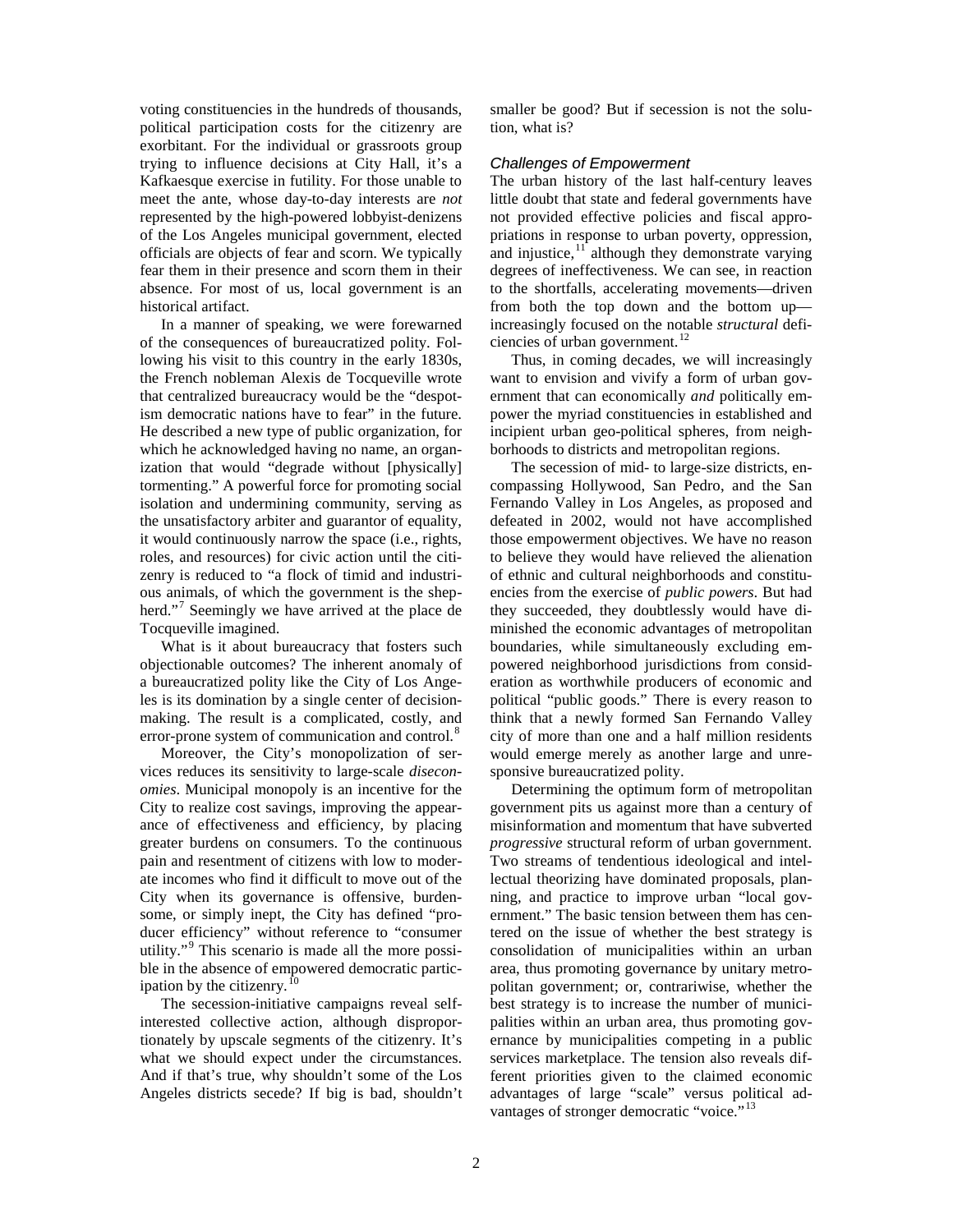What, if anything, do these two conceptualizations have in common? Both are championed from the top down by academic and professional proponents who profess to be without ideological bias; both implicitly claim exclusive theoretical insight and policy validity; and both summarily reject the practicability of directly democratic citizen partici-pation in urban governance.<sup>[14](#page-18-0)</sup>

Withal, the history of attempts to restructure the governance of Los Angeles has shown that, ". . . while questions of size and boundaries of local government are important, the real political cleavage in cities is not fundamentally between separationists and consolidationists, but remains one between those who favour democratization, social justice and ecological integrity and those who hope instead to protect the market economy (and the privileges and unequal freedoms associated with it) from what they regard as inappropriate efforts to impose social controls."<sup>[15](#page-18-1)</sup>

#### *Municipal Reformers*

From the late nineteenth century and throughout the twentieth, the consensus among proponents of "municipal reform" has been that the existence of many municipalities within an urban area is politically divisive and economically inefficient. They have consistently promoted consolidation of urban municipalities to achieve the ideal of a single, unitary metropolitan government.

The earliest and most influential rationales for municipal reform were Woodrow Wilson's *Congressional Government*[16](#page-18-2) and Frank J. Goodnow's *Politics and Administration*. [17](#page-18-3) Wilson believed the state should have a single center of power, and constitutional separations and balances are little more than a facade. He proposed that as power becomes more divided, it becomes less responsible. Goodnow's approach to city government highlighted the distinction between politics and administration, advocating the reforms of bureaucratic hierarchy, efficiency, and professional discipline.

Max Weber's writing on bureaucracy supported Wilson's central themes.<sup>[18](#page-18-4)</sup> Weber thought bureaucracies inherently rational and efficient. His belief was that, while government may have different political objectives, good administration has but one form: hierarchical organization with top-down authority directing technically trained civil servants. Its efficiency and effectiveness presumably could be measured in economic terms: maximum output at minimum cost. And derivative principles of municipal reform have been repeated ever since, including: widening span of control, functional departmentalization, unity of command, consolidation of authority in unit heads, and centralization in

a chief executive—all easily identifiable characteristics of our big city governments.

After 1900, virtually every major city in the country created a "municipal reform bureau" to promote these principles of local government.<sup>[19](#page-18-5)</sup> Undoubtedly, many of the municipal reformers were morally motivated by the horrendous living conditions of the urban poor and the indifference of the industrial corporations that employed them. More to the point, however, ". . . the major initiators of structural reforms came primarily from the cities' top business leadership and upper-class elite . . . to take formal political power from the previously dominant lower- and middle-class elements so that they might advance their own conception of desirable public policy."[20](#page-18-6) Well-known industrial capitalists, seeing that the political machines could no longer control the increasing demands of urban industrial workers, bankrolled the movement.

The reform principles were rationalized by theory that served distinct capitalist interests, with little or no scientific foundation. Nonetheless, with ample financial backing and an engaging theoretical rationale, municipal reformers justified reducing the number of governments within metropolitan areas, increasing the size of governments, reducing the number of elected officials, placing greater reliance on hierarchical control, and replacing smaller towns and limited-authority special districts with cities and counties having general authority. The effect has been to treat citizens in their local communities as incompetent to govern themselves and to contract together by petition and election to form public organizations for that purpose.

The main economic advantage of municipal reform has been that the boundaries of larger urban areas are more viable for the production of a particular class of public goods and services.

Regrettably, the claims of municipal reformers for improvements in efficiency and effectiveness have served to obscure a mixed bag of outcomes, although the reformers have largely met their own objectives for transforming institutions of urban governance. Their avowed objectives included ". . . the model city charter, the council manager plan, city management professionalism, and bureaucratic service delivery."<sup>[21](#page-18-7)</sup>

The net effect of these municipal reform innovations, and several others noted above, has been a tendency to move urban governance and services ever farther from citizen accessibility, accountability, and control. Stunningly, the municipal reform political science scholars and professional practitioners nonetheless do not regard the diminution of democratic participation as substantively diminishing their overwhelming success.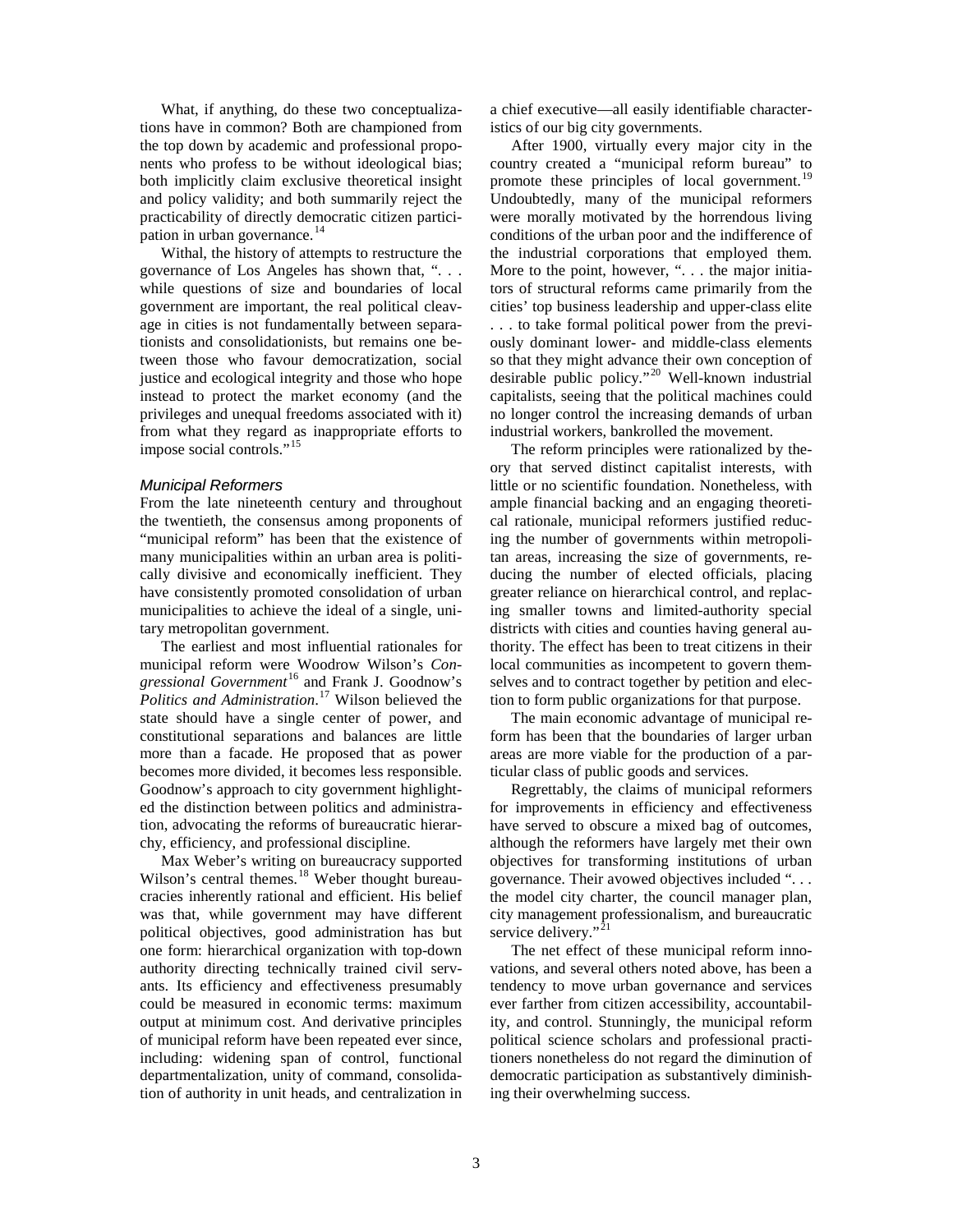We might reasonably conclude that the selfcongratulatory rhetoric and writing of municipal reformers, applauding their own institutional innovations, marks them as indifferent to the last halfcentury's urban governance shortcomings, especially the systemic failures of big-city municipalities to stamp out corrupt special-interest influence on development. [22](#page-18-8) The commonplace city council culture is that the members *informally* recognize one another's prerogatives in their own districts over real estate and development decisions, including city construction contracts, and their entitlement to short-circuit the recommendations of planning departments and commissions, affordable housing requirements, zoning and land-use rules, and tax levies—all of which adds up to an irresistible invitation to corruption. $^{23}$  $^{23}$  $^{23}$ 

Without viable options for citizens to hold their elected representatives accountable, corruption<sup>[24](#page-18-10)</sup> and the favoritism of city councils towards specialinterest demands $^{25}$  $^{25}$  $^{25}$  almost certainly leads them to substantially misallocate the resources needed to remedy failing infrastructure, shortages of housing for low- for middle-income residents, deficient recreational facilities and public schools that serve minority and low-income populations, unreliable public transportation, etc. Under the circumstances, "Immigration under conditions of socioeconomic inequity, racism and political disenfranchisement has created highly uneven urban space.  $\ldots$ ."<sup>[26](#page-18-12)</sup>

Of course, one outcome of urban elected officials who have been unresponsive to the demands of low-income and minority populations, even with their greater representation on city councils, has been our scaling up of faith-based and community organizing over the last several decades. But despite innumerable successful grassroots campaigns, municipal reform apparently has managed to bring about the nearly total alienation of the citizenry from local government, as confirmed by the ex-traordinarily low turnouts for municipal elections.<sup>[27](#page-18-13)</sup> The net uploading effect arguably includes a generalized privatization of regional, statewide, and national problems that in the past were considered matters of public debate, a negative bias and withdrawal of interest and day-to-day involvement in virtually all the activity of higher levels of gov-ernment.<sup>[28](#page-18-14)</sup>

Overall, the municipal reform tradition, as characterized by Vincent Ostrom, has been "the disease rather than the doctor" of American public admin-istration.<sup>[29](#page-18-15)</sup> So if in the past the call was to municipal reform, it ought now to be, "*reform* municipal reform."<sup>[30](#page-18-16)</sup>

#### *Polycentricity & Public Choice*

A competing theory and practice of public administration emerged in the last several decades as an alternative to municipal reform, usually identified as the Tiebout model<sup>[31](#page-18-17)</sup> or "public choice."<sup>[32](#page-18-18)</sup> For many of its advocates, it's underpinned by the theory of polycentricity.

Ostrom points out that the founders of the nation consciously adopted a compound, polycentric model of government, in contrast to the monocentric British national form. He reconstructs from his reading of *The Federalist*, the theory implicit in a "compound" federal republic—our combined federal, state, and local governments. Ostrom identifies its distinguishing feature as the balancing of powers rather than their separation.<sup>[33](#page-18-19)</sup> He posits that each level of government offsets the powers of the government above it, enabling citizens to act politically through cities and counties to somewhat balance the states' powers, and to act through the states to restrain federal power.

Over the past several decades, public choice political-economists have examined various organizational patterns for producing public goods and services.[34](#page-18-20) Their approach has been to evaluate the outcomes of organizational decision-making ar-rangements under a wide variety of conditions.<sup>[35](#page-18-21)</sup> They conclude that not all polycentric systems are productive but that they may be optimized by varying the dimensions of their design. They take *individual public choice* from the bottom up—in contrast to expert determinations of *need* from the top down—as their basic unit of an analysis.[36](#page-18-1) The overall view of this model is that maximum performance of public organizations in achieved when they are competing with one another in a marketplace of public goods and services.

One of the weaknesses of the pure public choice model, however, has been its emphasis on individual demands, in contrast to the demands of many individuals purposefully organized to take action together. $37$  It is an inherent bias that overlooks the exclusive role and critical importance of organized political participation by the citizenry.

Moreover, if we project public choice to its logical conclusion, we might suppose, along with many of its critics, it will lead to the fragmenting of local government. According to proponents of the ideal form of public choice, there cannot be too many competing incorporated municipalities in a metropolitan region. Such an arrangement, however, arguably will produce a dysfunctional fragmentation that disincentivizes intergovernmental cooperation. Thus the critics of the public choice approach interpret it as endorsing the fragmentation of local government into multiple competing juris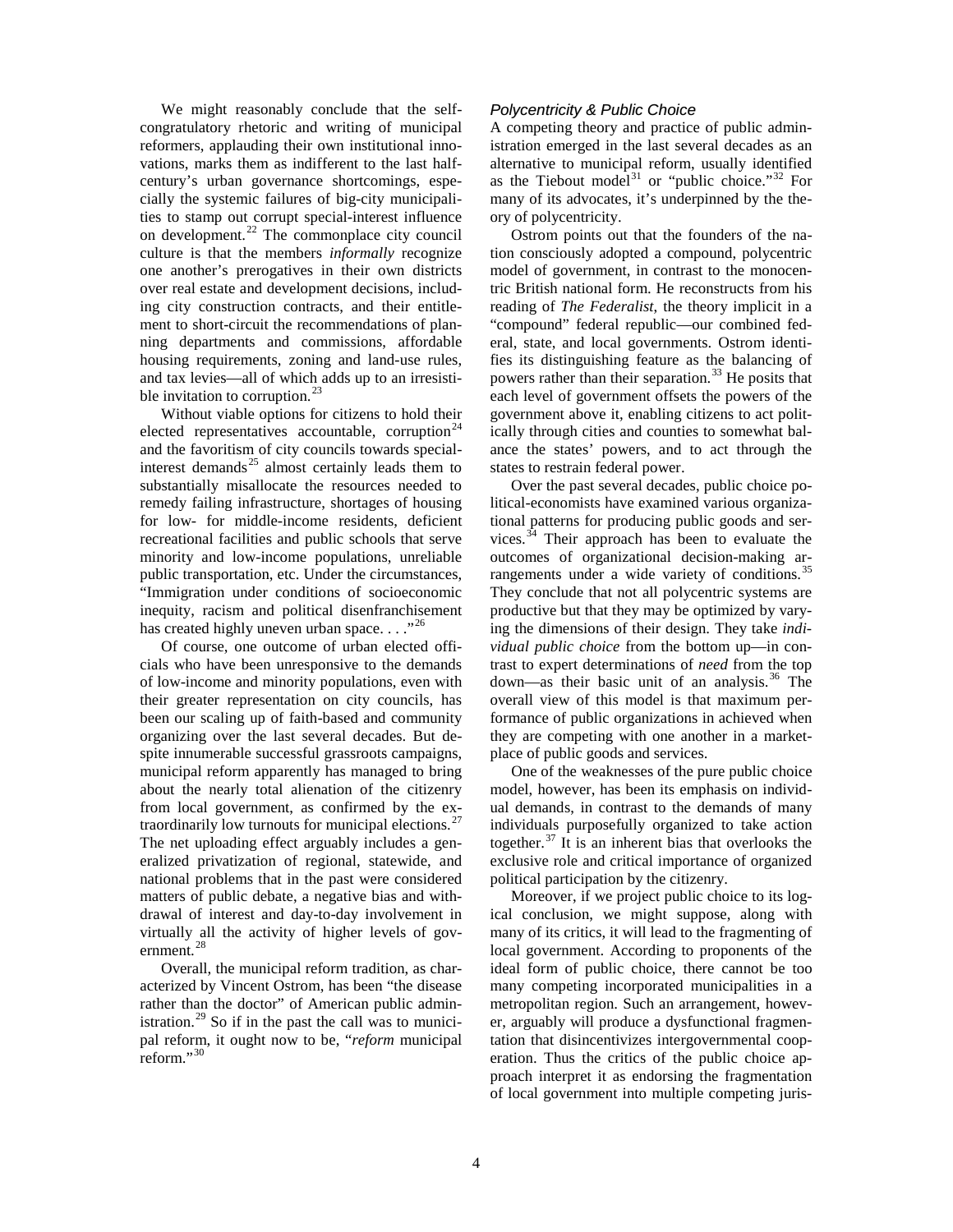dictions, undermining the potential advantages of unitary metropolitan governance.

Despite the contradiction, at least some public choice proponents have been known to ". . . *support* [metropolitan] functional consolidation or cooperation to achieve economies of scale and efficiency in provision of selected services."[38](#page-18-22) (Emphasis added.)

However, another penetrating criticism of public choice, based on its historical application in Los Angeles County, is that by incentivizing the formation of many new independent municipalities within the county, the result has been to intensify economic inequities and to reinforce racist, discriminatory policies. [39](#page-18-5)

#### *Hybrid Metropolitan Governance*

The view of many academics and professional public administration practitioners is that neither municipal reform nor public choice can overcome all the challenges of urban governance. In effect, neither a focus on combating municipal fragmentation by consolidation of municipalities into larger units of governance, nor the development of a marketlike environment for increasing numbers of competing municipalities, will be a sufficient antidote to the shortcomings of our urban governance.<sup>[40](#page-18-23)</sup>

The theoretical discontinuities between municipal reform and public choice notwithstanding, it's not unreasonable, as we describe below in more detail, to conceive of two tiers of urban government—neighborhood and metropolitan—in a relationship that is essentially cooperative rather than conflicted, each tier recognizing and employing its own and the other's capabilities and limitations in providing goods and services, and in democratization of political regulation and rule. This two-tier, hybrid model envisions neighborhood assemblies with limited grants of public powers, which are subdivisions of the urban city (or eventually of a metropolitan government), and thus not independent municipalities. So they would continue in many respects to be bound by the taxing and regulatory authority of the urban city or subsequent metropolitan government.

Going beyond municipal reform's measures of organizational performance, which are based on the ratio of goods produced to their production costs, public choice prompts us to look at production *and* consumption costs. Doing so ensures that "social costs" will be included in measures of performance by including consumers' burdens, such as travel and waiting times.

The principal consideration in shaping a twotier system of urban governance is the production of public goods and services.<sup>[41](#page-18-7)</sup> The complete criteria for evaluating government performance include: (1) efficiency—the ratio of production benefits (output) to costs (input); (2) effectiveness—the quality of service as a function of cost; (3) equity the provision of special services to meet special needs; (4) equality—the provision of equal service for equal status; and (5) accountability—ensuring citizen access and control.

However, the commonly accepted criterion to guide how best to meet the challenges of metropolitan governance has been referred to as "smart growth."[42](#page-18-8) In other words, the ideal has been to achieve institutional arrangements that reduce the costs of governments while maximizing their potential benefits. The most obvious limitation of this perspective is that benefits are virtually always calculated, for all practical purposes, only in rela-tion to economic viability and service provision.<sup>[43](#page-18-24)</sup>

What, then, are some of the fundamentals affecting "smart growth" in a hybrid two-tier form of urban government? Overall, in a capitalist economy like ours, goods that can be divided and packaged for consumption according to the preferences of individuals—toothpaste sold in small tubes is the classic example—are usually in the *private* economy. Because such goods are divided, however, individuals who can't or won't pay for them don't get a share.

Purely *public* goods and services are indivisible and, once produced, they are (at least theoretically) accessible to everyone whether or not they pay for them. The costs of public goods and services are apportioned through taxes on the total population (again, at least theoretically, but more about that to come). Water purification, air pollution control, paving and maintaining city streets, and responsibility for coordinating responses to epidemics and other widespread threats to public health, are examples of indivisible public goods. These, then, should primarily be the responsibility of an upper tier.

These principles are not absolute, because some divisible goods and services are also produced publicly to ensure the welfare of the disabled and disadvantaged, and to lessen hardship for those who can't pay for essentials. When a good or service affects everyone equally by conditioning the whole environment, as with police patrols or mosquito spraying, it may be provided publicly. And, of course, some indivisible goods nonetheless are produced privately.

"Public bads" are the opposite of public goods. What one individual regards as a private good may be bad when considered as a matter of the public interest—say, for instance, a teenager who spraypaints gang graffiti on a public building, or a Malibu beach-front homeowner who illegally restricts access to a public beach. While the main goal of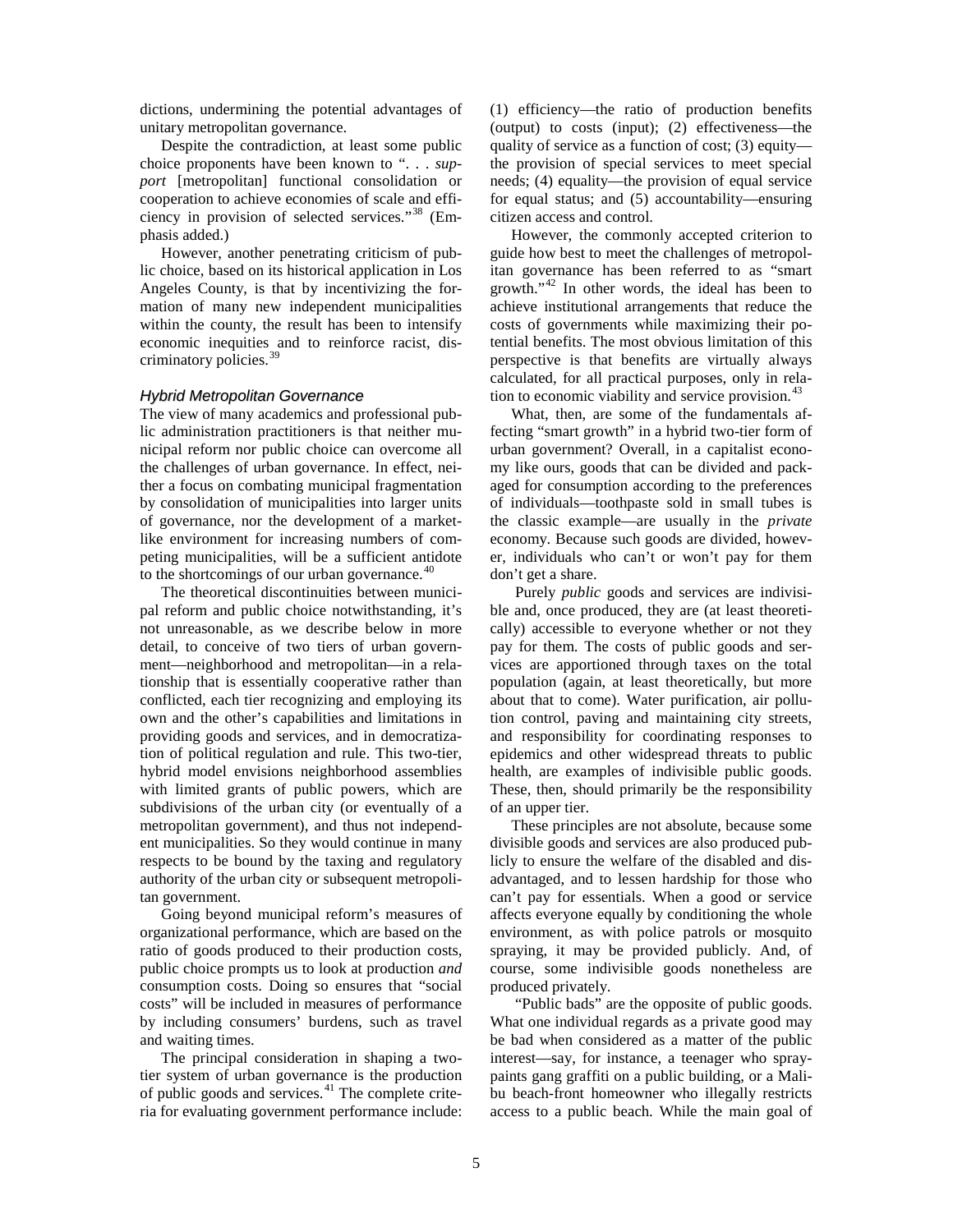bureaucratic urban government has been the production of public goods, typically by increasing the quantity of facilities and services, there is an equally important need to eliminate public bads. Often the yield from government investment is greater on balance from achieving more effective usage of facilities, reducing public bads, than by increasing their quantity. Unfortunately, highly bureaucratized urban governments are notable for their inability to reduce or eliminate public bads by exerting influence on public behavior, which is an arena in which face-to-face relationships are the sine qua non. These, then, should primarily be the responsibility of a lower tier.

The need for small-scale jurisdictions with public powers to reduce public bads is both chronic and acute in our large cities. Los Angeles, for example, has had major gang activity over generations, with gang-related crime spiking on and off over decades. This problem has been closely linked to a centrally directed police force regarded historically by lower-income and working-class ethnic and cultural communities as an "occupying power." Although police practices have improved and gang activity diminished in Los Angeles over the last decade, these improvements barely mask the continuation of significant gang-related activity and problems,<sup>[44](#page-18-25)</sup> and violent crime—partially related to gang violence—spiked more than 20 percent in 2015.<sup>[45](#page-18-10)</sup>

Production of a public good involves a "deal" between the government and its "sponsors" (i.e., the taxpaying citizenry). The resulting benefits or burdens that *spill over* the city's boundaries, affecting people living nearby, are known as "externalities" or "spillovers." A simple example is animal control, paid for by L.A. taxpayers, which spills over unearned benefits outside of the City by preventing stray animals from crossing its boundaries into adjoining cities, while a power generation plant within the city limits may spill over burdens in the form of wastes that are buried in another city. Urban public goods differ dramatically in their geographic implications, with spillover boundaries ranging from neighborhood to region. It's these infinitely variable spillovers of public goods that must be taken into account when considering the most economically effective form of government for metropolitan areas.

Each public good or service has an optimum scale of organization for production. Economies of large scale are associated with capital-intensive production, such as sewage treatment, power generation, water supply, and mass transit. Economies that can be achieved by small-scale organizations include labor-intensive activities, such as teaching, maintenance, inspection, and police foot patrols.

Withal, an outline of what should urban government reform look like in the twentieth-first century is emerging. We have more than an inkling of what we should do about our governments that, by their very structure, even assuming good intentions on the part of those who guide them, inter hope and spirit, and poison human potential by their alienation of the citizenry. We understand that we must counter the destructive policies and practices of bureaucratized urban polities which, despite virtually having a monopoly on politics and the production and distribution of public goods, are often incapable of economy and efficiency, never mind equality, equity and accountability?

Recognition of the compound federal structure as a stable, productive polycentric system, composed of numerous federated governments, is the first and essential step in developing a twenty-first century vision and strategy for urban government, retrieving it from the domination of centralized bureaucratic monopolies. The obvious solution is neither in the vein of traditional municipal reform consolidation or public choice municipal multiplication, but a hybrid two-tier urban federation, initially with large urban municipalities serving as the upper tier. Ideally, the large-city upper-tier would eventually be supplanted by true metropolitan government resulting from city-county consolidation, statewide ballot initiative, and/or a bill passed by the state legislature.<sup>[46](#page-18-11)</sup>

#### *Two-Tier Metropolitan Government*

Although largely unreported in mainstream me- $dia^{47}$  $dia^{47}$  $dia^{47}$  and unknown to the public, the vision of "radical municipalism" deserves to be mentioned in relation to restructuring urban government. Popular among activists in the anarchist tradition,<sup>[48](#page-18-27)</sup> their goal is to achieve a post-capitalist politicaleconomic transformation by replacing all centralized, institutional power with a confederation of libertarian, directly democratic municipalities.<sup>[49](#page-18-28)</sup> As we have described elsewhere in detail,  $50$  aspects of this notion are occasionally engaging but unsurprisingly empty of institutional practicability.

We can, however, balance the existing topheavy governing institutions with limited grants of public powers to a lower tier of government, thereby dividing public powers and functions along ar-ea-wide and neighborhood jurisdictions.<sup>[51](#page-18-15)</sup>

The U.S. incarnation of the two-tier metropolitan model has been one in which the county becomes the upper tier, corresponding most closely to metropolitan boundaries, while existing municipalities, special districts, and school districts become the lower tier. While, as already noted, economic advantages may be realized from this restructuring, it does not address the alienation of the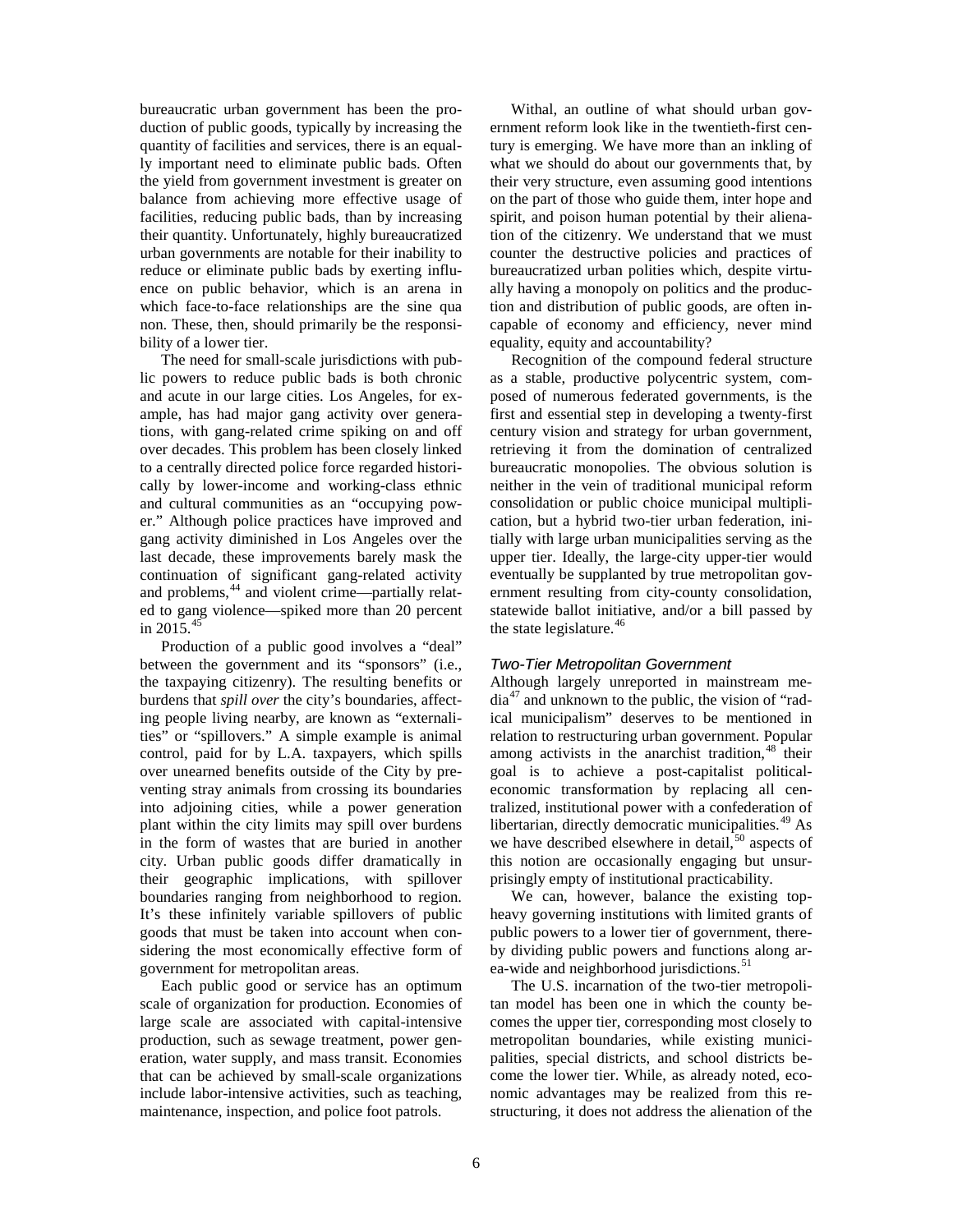citizenry from the exercise of public powers. And at least one scholar has concluded, ". . . metropolitan governments appear biased against citizen participation in their affairs. Voting turnouts for the election of metropolitan councils have usually been low. And not one of the metropolitan governments created to date has moved very effectively to involve citizens in its activities." $52$  Under these circumstances, the most pressing need is to introduce public powers into *neighborhood* civil communities. The resulting grassroots empowerment would certainly moot the issue of secession for the majority.

Liberal altruists often argue, however, that public powers vested in neighborhood assemblies will intensify ethnic and racial separation, and undermine fiscal equity, isolating low-income residents and lessening their share of public resources, as was the case in establishing numerous new municipalities in Los Angeles County. But the residents of low-income and minority neighborhoods, unlike virtually all whites except those in the lowest socio-economic classes, don't get a fair share of the benefits from the present system dominated by the major urban municipal governments. Grassroots leaders in those neighborhoods might easily believe there's nothing regrettable about trading the rhetoric of integration for limited grants of public powers. [53](#page-18-16)

Across our contemporary urban cityscapes, the relationship between rich and poor areas is more like exploitation than charitable benevolence. In effect, low- to moderate-income neighborhoods may have more to gain from acquiring public powers—winning the rights and resources to negotiate and manage their own development—than continuing to be disenfranchised in the current system.

Equally uncompelling is the argument that if public powers are granted to neighborhood assemblies, the areas with resources—that is, those producing significant tax revenues—are likely to secede, leaving those without resources to fend for themselves. But in a two-tier metropolitan federation, empowered neighborhoods would be subdivisions of a federated structure of city or county or metropolitan, state, and federal jurisdictions, not an independent government in its own right. Under the circumstances, it would be impossible to secede from their higher authority—particularly from their taxing, regulatory, and judicial powers—just as San Pedro, as a district of the City of Los Angeles, cannot secede from the County of Los Angeles and the State of California. And as we have seen from the failed secession initiatives in Los Angeles, even seceding from the authority of a major urban municipal government is difficult if not practically impossible.

Is there a positive alternative to predictions of more isolation from neighborhood empowerment? Unlike the present situation in which monopolistic city governments tend to deny political rights, roles, and resources to citizens with low to middle incomes, thus ensuring their political impotence, neighborhoods with public powers would offer practical opportunities for cooperation between disparate empowered communities, each acting in its own self-interest. There will always be positive pressures for formal and informal arrangements, mutual aid pacts, and joint powers agreements in such a polycentric system.

In Los Angeles, or any other city dominated by bureaucratized polity, neighborhoods are frequently limited to interacting only in destructive competition or conflict, at the polls or elsewhere. While both will always be with us to some degree, granting public powers to neighborhood assemblies in the context of a two-tier urban municipal government would create opportunities for self-interested cooperation. Then neighborhoods would have the public powers to successfully launch and manage cooperative initiatives with one another.

What can we expect in the way of response to a movement for two-tier urban government rooted in a lower tier of directly democratic government with public powers? Well-qualified professionals caution, "The leaders of functional fiefdoms will rigidly oppose control-sharing schemes that will diminish their own influence over urban governments, and they will support citizen representation schemes that give the appearance of shared control so long as the substance of their control is unaf-fected."<sup>[54](#page-18-17)</sup>

#### Lower Tier Empowerment

If the majority citizenry is to have an effective voice in the governance of the big cities, our urban neighborhoods will require organizations with a mix of public powers. To successfully participate *in* governance and produce public goods and services requires a complex repertoire of organizational capabilities. Like any successful polity or enterprise, neighborhoods must be able to acquire, transform, and distribute resources. Authentic expression of our collective political and economic will demands that neighborhoods have legislative, taxing, and other public powers, although as already noted, in limited grants which reflect the essential role of an *upper* tier of urban government with broader authority and responsibility. These powers, along with a mandate to contract and assume debt, are essential to vitalize the civic rights and roles of the citizenry, and to capitalize and operate services and enterprises.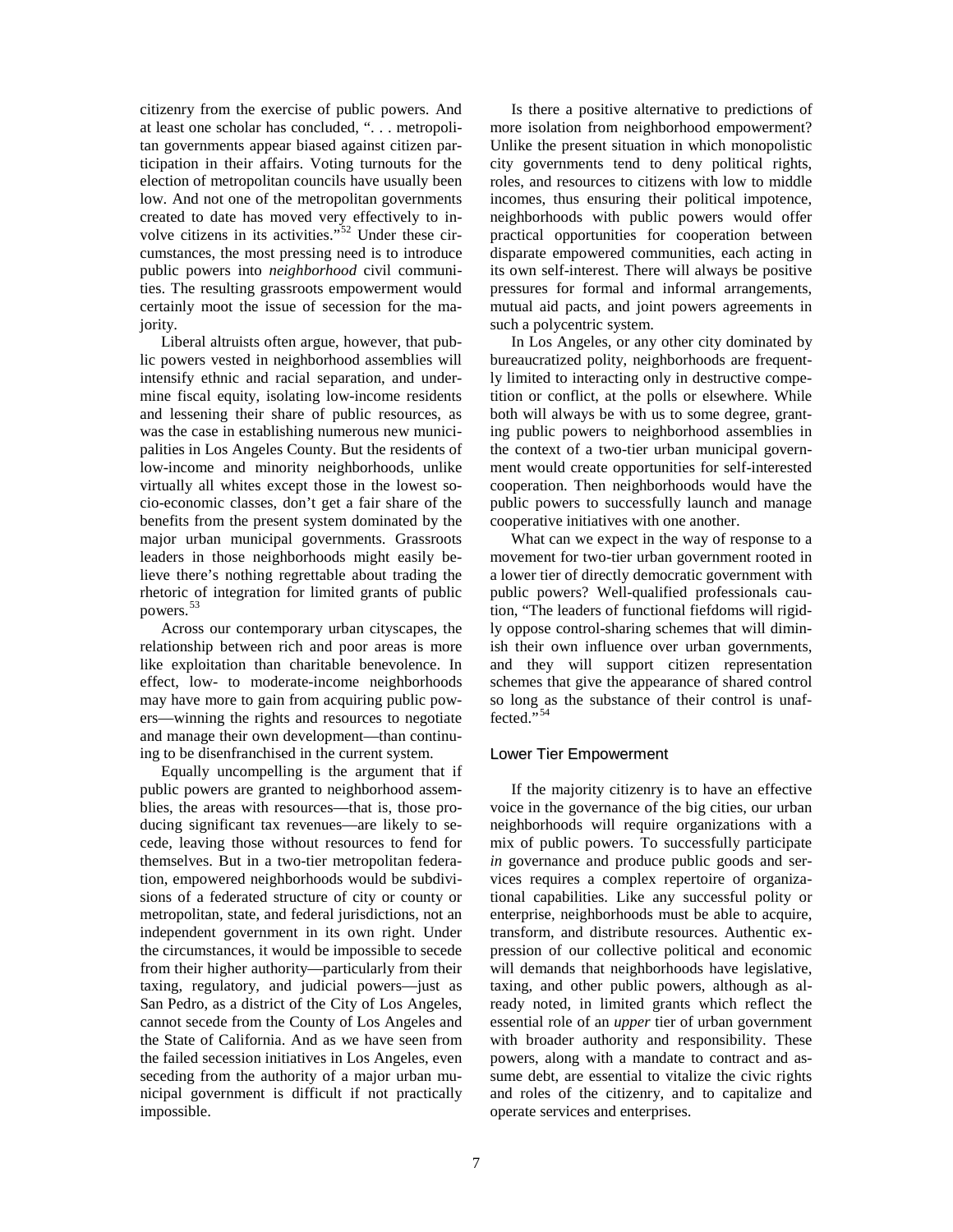How can this vision of grassroots empowerment be achieved? There are three variations on neighborhood "empowerment" as the lower tier of urban government: by administrative decentralization, by political decentralization, and by petition and election. These alternatives are differentiated by the direction of their sponsorship, their functions and authority, the extent of their public powers, and the characteristic ways in which their authority and powers become vested.

*Administrative decentralization* is easily recognizable from its top-down sponsorship. Notwithstanding the so-called decentralization, it amounts to little more than an enlargement of the existing centralized bureaucracy, an ironic expansion to fix a legendary sluggishness. Branches are established at lower levels, like Boston's "little city halls," serving populations from 50,000 upwards, with low-level managers authorized to "gather input" and implement policies of centralized decisionmakers. The professed goal is to upgrade the distribution of public goods and services, to improve equity and equality in addition to efficiency and economy, by more accurate measurement of need and the targeting or tailoring of service delivery. Such decentralization does have a modest effect on the delivery of services—at least travel time to city agencies is reduced—but the character of political rule and bureaucratic decision-making remain obscure and inaccessible to the citizenry. The story of the Roxbury neighborhood of Boston and its Dudley Street Neighborhood Initiative illustrates that the "little city halls" have little or no effect on the bureaucratized polity of the city, thus confirming the necessity for continuous organizing of grassroots action. [55](#page-18-31)

*Political decentralization*, like its administrative counterpart, is also sponsored from the top down—but the similarity ends there. Limited political authority may be granted to local organizations. The neighborhood is given a limited franchise for a limited purpose under the supervision of the city. The essence of political decentralization is not branch-management but devolution of limited decision- and policy-making authority. The neighborhood councils established in Los Angeles, governed by locally elected representatives, may evolve into this kind of decentralization, acquiring limited "collaborative" authority for some aspects of the City's programs and services.<sup>[56](#page-18-19)</sup> Sometimes the authority of the representatives includes a "legislative" mandate, to make decisions on policy options set out by the city.

While some urban political-economists have proposed giving limited taxing authority to neighborhood councils, the practice is a non-starter and entirely without advocates among big-city mayors and managers, city councils, and elected county officials. Political decentralization doesn't exist in its ideal form. Its inescapable weakness is that by virtue of how it's created, there is no prospect that it will ever encompass essential public powers, even in limited grants. And as every municipal official knows that it's not possible to manage city government without such powers, the same is true for neighborhood government.

*Petition and election*, however, are means by which citizens can directly establish neighborhood organizations with public powers from the bottom up. Many states have the right of petition to bring about an initiative or referendum for charter reform. The organizations created by such actions differ clearly from their top-down-sponsored counterparts. The most important distinction between devolutionary approaches and bottom-up methods is their potential to bring about the vesting of public powers.

Unfortunately, but not surprisingly, the decentralization of political decision-making in Los Angeles' neighborhood councils, which potentially entails a sharing of policy-making authority, never vests any of the city's public powers in the local councils, even though the councils were created by charter reform. The same initiative and referendum tools may be used again in the future, however, to grant limited public powers to neighborhoods in such a way that their withdrawal would require extraordinary conditions and actions, much as would be needed to eliminate cities and counties.

Thus, the potential of granting public powers through initiative and referendum differs from devolutionary approaches in that neighborhoods so empowered may acquire permanent grants of the powers that are unique to governments. We may grant them limited entitlements to enact and enforce ordinances, levy taxes or service charges, exercise eminent domain, carry on policing, etc.

#### *Neighborhood Politics & Economics*

What form of governmental decision-making will ensure the democratic expression of the citizens' will at the neighborhood level? Should it be direct democracy—the "open" form of government in New England towns—in which every citizen has the right to attend and vote in the town meeting? Or should it be representative, as we have now in every city, with an elected council of a dozen or so members?

The answer hinges somewhat on the ideal size for neighborhood organizations that have limited public powers. If the metropolitan citizenry grants public powers to neighborhoods with populations of 5,000 to 10,000, the ideal for direct democracy and authentic community, some 150 to 300 such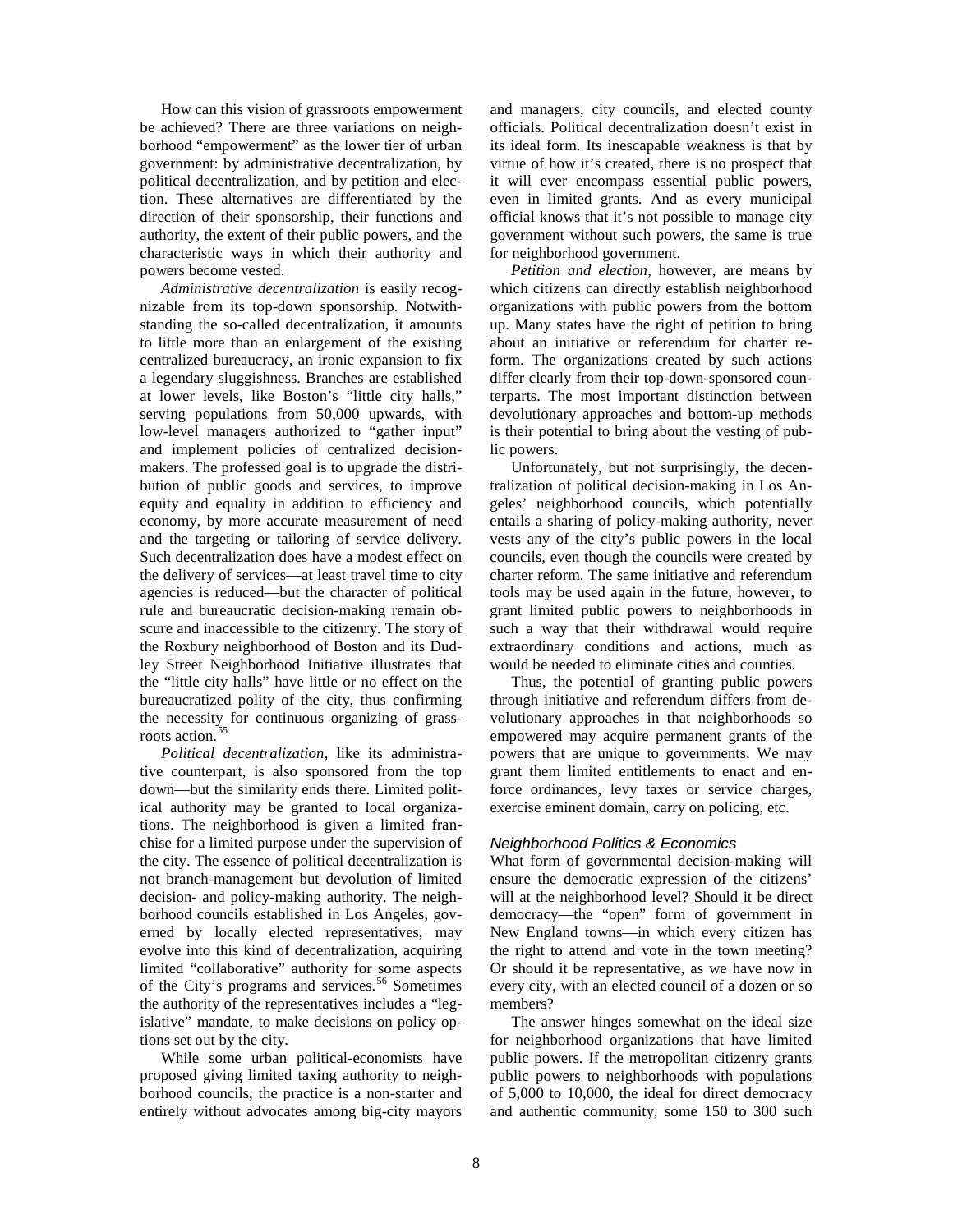jurisdictions would be necessary in an urban area with a population of one and a half million.

But municipal reform political-economists have concluded that, given those numbers, direct democracy would not be practicable. That's because they assume that the *metropolitan* legislative body would be far too big—supposing that its members would be neighborhood representatives.

However, a single metropolitan area like Los Angeles is in some ways comparable demographically to the country as a whole at its founding, so the legislative body for the upper tier of our metropolitan government might properly consist of an assembly—several hundred representatives from directly democratic neighborhood governments. Such a transformation would dramatically increase the accountability of every bureaucratized metropolitan polity. Although this option may be attractive theoretically, it may be far less than ideal in practice, as suggested below in considering options for upper-tier empowerment.

The municipal reform political-economists' rejection of neighborhood government reflects their observations of "little city halls," service centers, and many other decentralized organizations scaled to serve "neighborhoods" ranging from 35,000 to 250,000 residents. None of the examples ordinarily cited describe vesting of public powers in directly democratic assemblies of 5,000 to 10,000. [57](#page-18-21) Perhaps that's because, according to some academic and professional experts, smaller-scale neighborhoods "do not reliably produce effective *representation*. Some neighborhoods simply lack the leadership cadre and institutions to articulate the interests of the residents."[58](#page-18-32) (Emphasis added.) But this lack, if it actually exists, makes a compelling argument for directly democratic government that empowers residents to speak for themselves.

Municipal reform political-economists maintain that small, localized organizations are inherently inefficient for the delivery of services. Polycentric theory and public administration practice suggest, however, that efficiency, effectiveness, and accountability in providing public services can be improved by allocating them among governments of varying sizes. For example, urban law enforcement thus apportioned shows gains on virtually all measures of performance.<sup>[59](#page-18-33)</sup> Support functions (records, communications, laboratory services, detention, training, etc.) may be allocated to the metropolitan area; fighting crime (capture of criminals, stakeouts, SWAT activities, etc.) to districts; and maintenance of public order (traffic control, public education, mediation of disputes, etc.) to neighborhoods. Similar divisions have been successfully applied to recreation, transportation, social services, health services, judicial administration, and education, with benefits not only from the production of public goods but the elimination of public bads.<sup>[60](#page-18-34)</sup>

Not surprisingly, "This devolution of power to neighborhoods is also generally resisted by the bureaucracy. Reasons for bureaucratic resistance involve the disruption of established routines and opposition to relinquishing their exclusive control of service delivery." It also includes a fear of dise-conomies of small scale.<sup>[61](#page-18-23)</sup>

#### *Creating Public Space*

Keil describes two central concepts of governance: ". . . governance . . . from a perspective of maintaining status quo power relationships while allowing for the greatest possible shift in the direction of where they believe lies greater efficiency, more decisiveness, less red tape and more market-like processes"; and ". . . notions of democratization, participation and civil-society-based forms of regu-lating our daily urban affairs."<sup>[62](#page-18-35)</sup>

Thus the strongest arguments in favor of a lower tier of directly democratic neighborhood government, and the small scale it demands, relate not only to the economic benefits of public enterprise, but also to the political utility of "public space" that enables political participation.

Political life in the United States at the beginning of the twenty-first century reveals an extraordinary degree of citizen-alienation from institutions of government. We have privatized concerns that were once thought to be matters of citizen discourse and decision-making. As individuals, we no longer have opportunities to play meaningful roles in decisions of governance, which are reserved to distant and seemingly dehumanized bureaucracies. The frustration of human potential by denial of power has become a familiar theme.

This alienation originates in our lack of rights, roles, and resources to act effectively in politics and the economy. The result is a decay of the ideas that once united us as a people. The old beliefs are no longer reinforced by the outcomes they are supposed to influence. Behavior has become divested of values, moral purpose, and communal goals, leading to public malaise and obsession with material possessions. We see the evidence of this mass alienation in the *refusal* to vote and the drive for *personal* physique, position, prestige, possessions, and power.

People with low to middle incomes who are disillusioned and want to take action, many of whom are enamored with reactionary politics, either find no way or are steered to powerless positions and roles. This is one of the debilitating consequences of *advisory* neighborhood councils, notwithstanding the inflated rhetoric, hyperbole, and cant used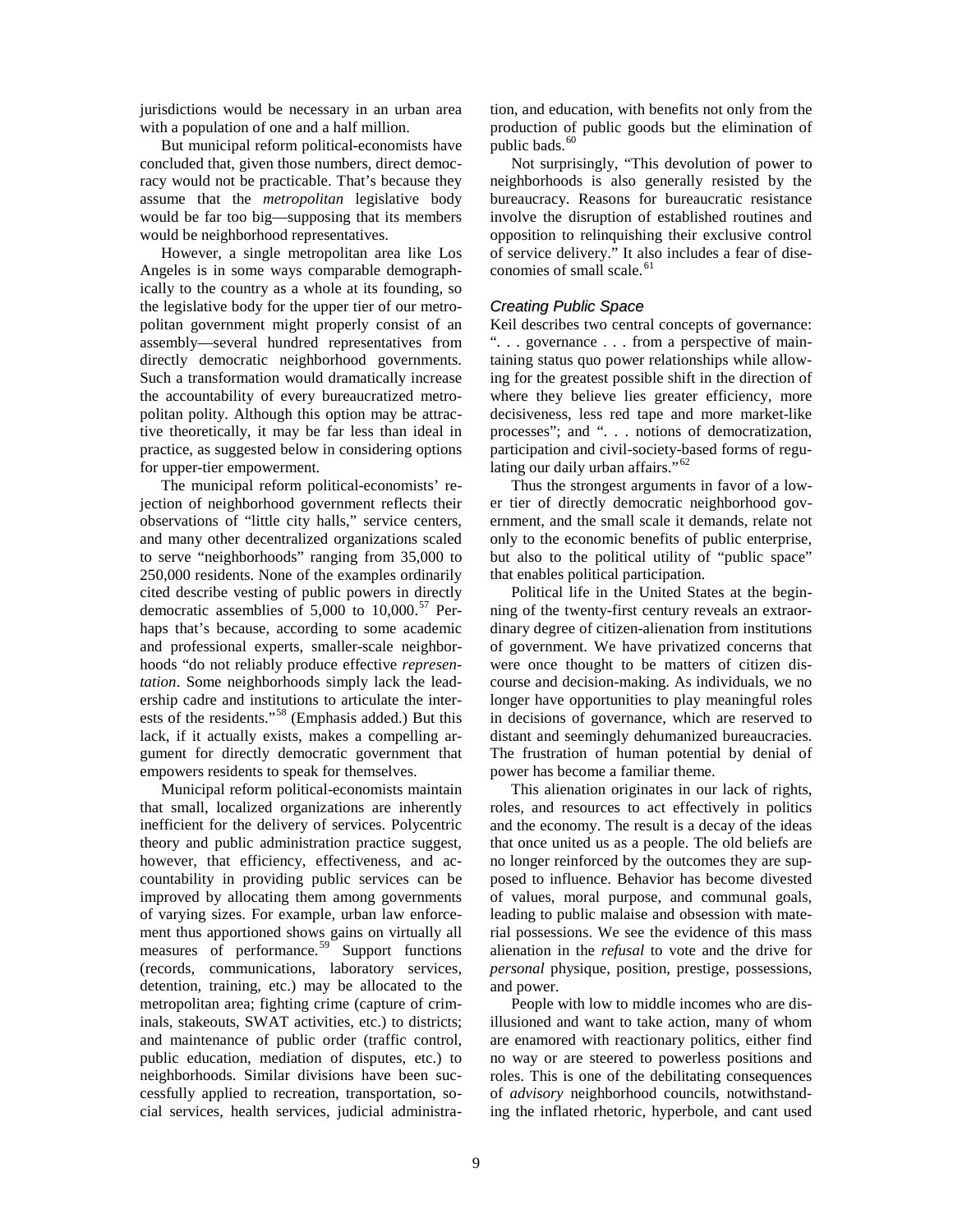to promote their formation. These councils do not cure the deficit in what was once called "political liberty," a more familiar expression for what political philosophers refer to as "public space"—the institutionalized rights, roles, and resources mentioned above.

For Jefferson and modern commentators, American independence created new political liberty but failed to institutionalize public space for its expression in action by the citizenry, except in periodic elections. Although the Constitution granted all power to the citizenry, it withheld opportunities for *acting* as citizens. The hallmark of political liberty, discussion and decision-making *in* government, was closed to all but representatives. And advisory neighborhood councils do not change that fact.

Jefferson believed this lack of public space was a defect in the structure of the newly established state and would continue to threaten the nation's welfare. He understood public space to be both a preventative measure and an antidote to bureaucratic tyranny and endless cycles of insurgency and repression—of which we've had several in the recent history of our major cities. Jefferson believed that without public space as a permanent foundation for constructive citizen action, we would ". . . go on in the endless circle of oppression, rebellion, reformation; and repression, reformation, again; and so on forever."<sup>[63](#page-18-7)</sup> For the heart of this problem is not poverty, as many would have it, but powerlessness—which is the key to overcoming not only poverty but oppression and injustice as well.

Jefferson also believed that the presence of directly democratic government within a polycentric system would ensure that "every man in the state will let his heart be torn out of his body sooner than let his power be wrested from him by a Caesar or Bonaparte."[64](#page-18-36) After his retirement from public life, he advocated subdividing the counties into "little republics," patterned on New England town governments, virtually all of which were founded as directly democratic popular assemblies. And they continue today, nearly four centuries later, because their citizens overwhelmingly favor retaining them as such.

The need for public space has grown rather than diminished over the course of our history of urbanization. It's not difficult to understand how elected representatives are now recruited to serve powerful special interests, and how the representative system is thus transformed from a means of articulating the will of the demos to a method for subverting it. This subversion is driving a wave of political alienation. Reputable studies have confirmed for decades the commonsense conviction that voting and government policy are at best remotely relat-ed.<sup>[65](#page-18-37)</sup> Millions of people understand that going to

the polls is not a remedy for their endemic powerlessness, except possibly for school bond referendums and initiatives that limit taxes.

The massive scale of our urban governments is accompanied by the breakdown of political representation and the rise of centralized bureaucratic organizations. Consequently, we become alienated from public life, and the decline of our cities inevitably follows. We can reasonably expect in coming decades that, as metropolitan areas grow in population and conditions worsen for the majority, there will be more frequent and more extreme attempts to initiate or renew broadly based public life. Transforming those attempts into constructive action will depend mostly on envisioning the rights, roles, and resources that will empower the majority citizenry by institutionalizing directly democratic public space and public enterprise as the foundation of metropolitan government.

#### *Fostering Public Enterprise*

Economic laws and traditions in the U.S., grounded in capitalism, discourage governments from engaging in enterprise, which is normally considered the preserve of private, profit-making companies—a kind of "preferential option for the rich."<sup>[66](#page-18-38)</sup> The production and distribution of private (i.e., divisible) goods and services in the capitalist economy are generally excluded from the scope of government activity. This is ironic because we trace our history from the English parishes that obtained income by brewing beer, renting pews, and other enterprise, and from the American colonies that were founded by commercial exploration companies. But there are other reasons for neighborhood governments to participate in enterprise within the context of polycentric public industry.

Public investment in social infrastructure—that is, in local organization and the cultural values and beliefs that sustain it—represents a form of collective capital. It ordinarily bestows unearned benefits on the owners of private capital, which are charged to the rest of us through taxation. The few possessors of substantial wealth enjoy extraordinary advantages from this arrangement, which is apparent when such investments are withheld and the infrastructure begins to decay or disappears altogether. As public investment in streets, schools, libraries, etc., declines, private enterprise and capital accumulation suffer shortages of human resources. The labor force decays, because training, education, and health care slacken, resulting in the loss of public services, from policing and maintenance of streets to mail service.

Public subsidies to private enterprise, via un-compensated investments<sup>[67](#page-18-39)</sup> in social infrastructure, create lucrative incentives for more capital-inten-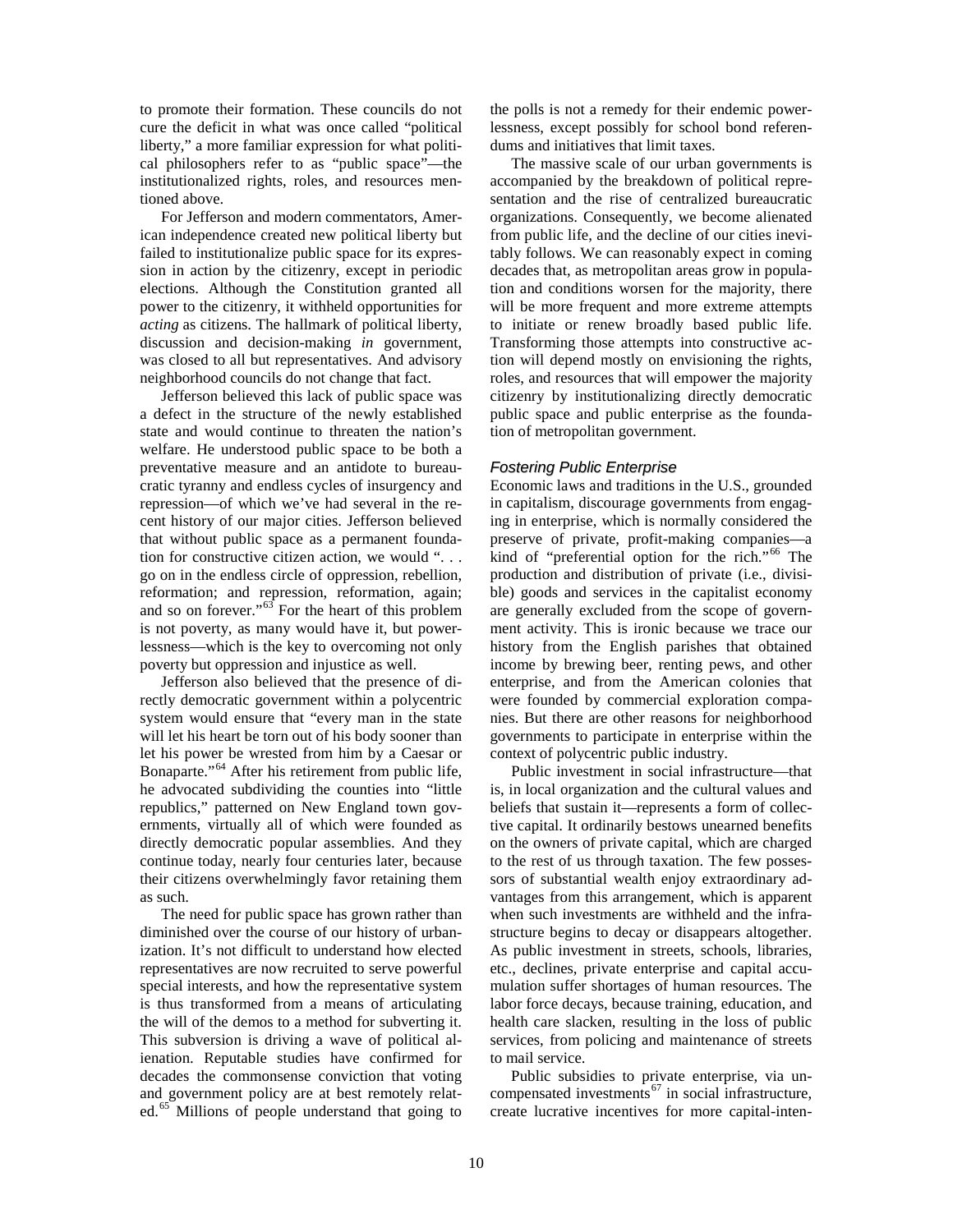sive technology and production. Yet there is an enduring viewpoint among radical economists that long-term development of our political economy requires at least a partial turning away from capi-tal-intensive, socially wasteful industries.<sup>[68](#page-18-9)</sup> Their great demands for capital, energy, and materials tend to restrict ownership and control to a small minority. They strain government fiscal capacity, generate unmanageable wastes and social pathologies, and leave idle large pools of labor. The alternative is for the public to directly reap a portion of the benefits of their investment in social infrastructure by engaging in local, less-capital-intensive enterprise, especially in the service economy.

There are unlimited opportunities for publicly sponsored, small-scale, labor-intensive enterprise, offering practical routes toward economic decentralization of the political economy. $69$  Nothing in the U.S. Constitution prohibits the states from exercising proprietary rights of enterprise, and several, North Dakota most notably with its state banks, have done so. The states may grant proprietary rights to local governments through their chartering, by legislative enactment or initiative, or by constitutional amendment. State courts have even permitted municipalities to engage in commerce beyond their own city limits. Local governments in Michigan, for example, own and operate housing for the elderly in Florida. An early Ohio court decision allowed a city to operate a railroad across its own boundaries. Eminent domain represents another way in which governments may intervene in the private economy, as demonstrated in People of Puerto Rico v. Eastern Sugar Association (156 F. 2d 316, 1946). In that case, the U.S. Court of Appeals upheld the Puerto Rican legislature's use of eminent domain to break up large concentrations of land-holdings by sugar companies.

Attempts by cities in the nineteenth century to own and operate utilities were initially branded as "gas and water socialism." But thousands of cities now own utilities. And, more recently, in the wake of California's power industry chaos at the beginning of this century, in which only those cities with their own generators didn't face the threat of rolling blackouts, more than a dozen communities "have considered abandoning large investor-owned utilities" in favor of operating their own power plants.<sup>[70](#page-18-41)</sup> An interesting facet of this development is the consideration given to "spot utilities," taking advantage of the latest noiseless generators that can economically and efficiently serve as few as a dozen homes.

However, given the continuing development of solar technology, a much more promising alternative exists in neighborhood-based solar power generation: Residents would save substantial money in

electricity bills over time. As households withdraw from coal-based electric generation, reduced coalburning would curtail asthma epidemics that coal dust often causes in low-income neighborhoods. The emission of CO2 into the Earth's atmosphere would be reduced, easing the climate crisis. And the market and political power of the coal industry would be reduced, while the market and political power of the solar power industry would increase. [71](#page-18-12)

Local governments run printing plants, phone systems, public baths, laundries, theaters, markets, and much more. Some own sports teams, and many others own cable TV systems. In the past, one of the directors of the Golden Gate Bridge District, the multi-county public authority that also operates a ferry fleet and bus system, recommended that the District purchase or construct its own oil refinery, to satisfy its needs and those of all other public transportation agencies in Northern California.

Once a local government is given proprietary authority, it may acquire an enterprise or other resources either by purchase or by eminent domain, although a public purpose must be served in both cases, and fair compensation made in the latter. The decentralization experiments of recent decades have tested and refined many such enterprises, including food cooperatives, daycare centers, community tool cribs, job exchanges, health clinics, ad infinitum.

Beyond service-enterprise, intermediate manufacturing-technologies, many of which are byproducts of international development efforts, make it less-capital-intensive workplaces practical. The application of these technologies by neighborhood organizations raises a hope for lessening the alienation of workers in the workplaces of industrial capitalism, an alienation that has not been relieved for low-wage workers in high-tech, online-retailing, building-maintenance, or fast-food industries.

Public sponsorship of enterprise, if by directly democratic neighborhood governments, presents the prospect of distant yet feasible opportunities for worker self-management, a remedy for workplace alienation. The potential for productive workercontrolled, directly democratic enterprise has been demonstrated repeatedly in the Basque region of Spain, in Israel, Yugoslavia, Chile, and elsewhere. One approach to integrating self-managed enterprise into neighborhood government is by adopting a two-chamber assembly, with popular participation in the lower chamber based on residence and in the upper chamber based on workplace.

The vesting of public powers in grassroots organizations serves over time to countervail corporate power. The union movement in its early life is an example of how long-range, bottom-up in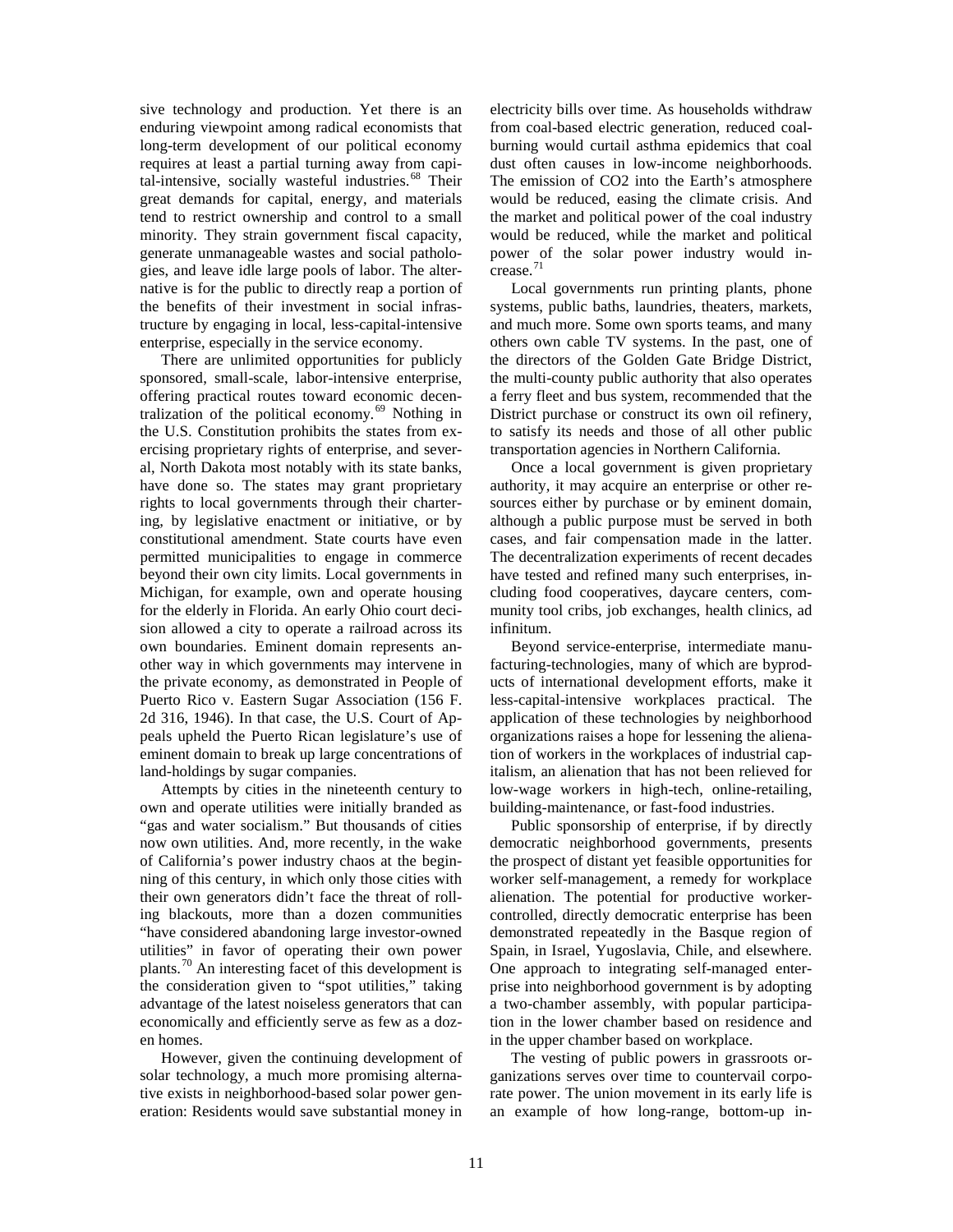vestment in social infrastructure can refine and consolidate new power, critically altering relations with the elites that monopolize private capital.

As more urban social communities emerge in the coming decades—primed for organizing by the downwardly spiraling conditions created by municipal government that has abandoned them and by the effects of mature industrial capitalism—a lower tier of directly democratic neighborhood government promises to be the most effective means for filling the infrastructural void.

Our alienation from decision-making power where we live and work, buy and sell, and where we're governed, creates a strong bias to directly democratic rather than representative neighborhood government. It is a brief for public space and selfmanaged enterprise. And in the absence of any economic law that predicts a better capital-tooutput ratio by concentrating capital at fewer sites, decentralization also offers the possibility of greater total economic productivity.

#### Upper Tier Empowerment

Achieving a single, unified upper tier of urban government is more or less problematic depending on the congruence of city and county boundaries, and on the number of cities existing within the urban-municipal boundaries. For example, the incorporated cities of Culver City, Beverly Hills, West Hollywood, and Santa Monica are located within the boundaries of the City of Los Angeles.

The potential for creating a two-tier metropolitan federation in Los Angeles depends in part on imagining the ultimate future of existing special districts and general-purpose municipal governments. The list of possibilities is endless, and certainly none are predictable. It's possible that some may dissolve voluntarily, merge, or join with an emerging metropolitan government, but it's likely that many or most of these districts and small cities will continue to represent genuine if not symmetrical civil communities in the urban politicaleconomy for the *foreseeable* future. Los Angeles in the future may be a "federation" government, with citywide and neighborhood tiers predominating, but for some time including many special districts and smaller cities.

When the county jurisdiction corresponds to the metropolitan area, the main tasks are to expand its authority and responsibility, and to transform its structure of executive and legislative offices. Many metropolitan areas, including San Francisco, have achieved this transformation by a consolidation of city and county. These objectives would seem to be all the more feasible if there is parallel development of public powers in grassroots organizations, even on a modest scale.

Admittedly, the history of proposed city-county consolidations to create metropolitan governments has produced a disappointingly small number of successful ballot measures aimed to achieve such reorganizations.[72](#page-18-42) As Hamilton explains, "Proponents of reform are often not effective at mobilizing community support because [1] they are not representative of all segments of the population, [2] the benefits they espouse are too abstract or longrange to interest most voters, and [3] there is generally a lack of political or grassroots organizations actively supporting the reorganization."<sup>[73](#page-18-27)</sup>

Nevertheless, it's not unreasonable to imagine that, with the establishment of directly democratic neighborhood governments with limited grants of public powers, the citizenry may evolve a different perspective on initiatives to bring about consolidated metropolitan government, since their previous alienation from the public powers would no longer automatically stimulate distrust of all government.

Hamilton and most other scholars of metropolitan government regard the two-tier approach as *not* a viable alternative."<sup>[74](#page-18-28)</sup> The examples cited invariably describe a lower tier of municipalities or districts governed by councils of representatives, most of which can be fairly regarded as bureaucratized polities in their own right. Their representative form precludes directly democratic exercise of public powers by the citizenry. Implicit in virtually all of the contemporary writing on metropolitan government is the idea that the citizenry is incompetent to govern itself through direct exercise of public powers, so unfortunately that possibility is never considered.

#### *Electoral Options*

The pivotal issue in the development of an upper tier is the structure of elective offices, and there are several options worth considering. Metropolitan officials may be chosen by neighborhood governments and hold their upper-tier incumbency ex officio. Or they may be elected from neighborhood government jurisdictions. Either way, the legislative body of the metropolitan government would be an assembly with several hundred representatives. Another option is for upper-tier officials to be directly elected from larger districts, comprising multiple neighborhood jurisdictions. Or they may be elected at-large, representing the entire city.

There are significant disadvantages in constituting metropolitan governments as federations of neighborhood representatives, either ex officio or directly elected from the neighborhoods, or electing upper tier officials at large. The risk is concentrating disproportionate attention on either neigh-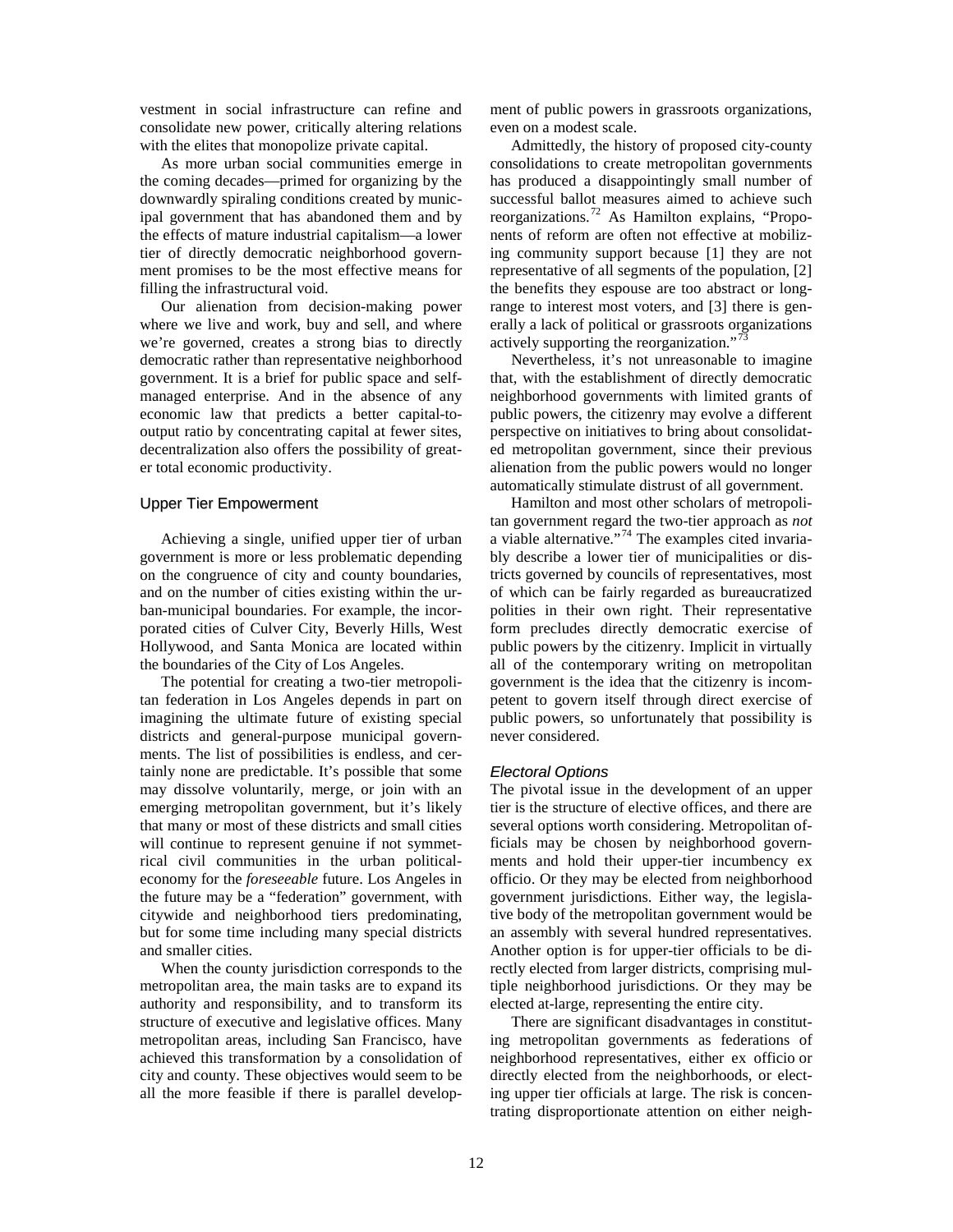borhood or metropolitan concerns. There is the possibility of a metropolitan assembly of neighborhood representatives bogged down in ceaseless conflict, pursuing narrow interests without let-up, and ignoring larger geo-political or economic issues. On the other hand, the dangers of at-large elections for metropolitan government include costly campaigns that entail severe financial burdens and restrict elective office to a select few, thus undermining the voting power of minority and lowincome constituencies.

There is an at-large electoral system that ensures representation of multiple constituencies ex-actly in proportion to their voting strength.<sup>[75](#page-18-14)</sup> This "proportional representation" is somewhat complex in operation and has not gained public support in the U.S., although it has done so in Europe.<sup>[76](#page-18-43)</sup> Such a system would require the introduction of partisan political parties into local government elections. The parties would win seats in the metropolitan legislative assembly in proportion to their share of the popular vote.<sup>[77](#page-18-30)</sup> However, this system runs counter to the virtually universal nonpartisan tradition of American local government and is very unlikely to be widely adopted.

Electoral districting of the upper tier in metropolitan government on the scale of existing municipal councilmanic districts with constituencies of 50,000 to 500,000 may be the most feasible and desirable upper-tier structure of elective offices. Because it reflects the interests of current elected city council representatives and their constituencies, it is more likely to be adopted. And given the choice between at-large representation that favors "metropolitanism" and neighborhood representation that favors "localism," it offers a means for building district-wide alliances and resolving intergovernmental conflicts.

The successes of neighborhood and metropolitan governments in meeting the challenges of urban governance, insofar as they are organized and begin to operate in coming decades as compound structures, will reflect their ability to work cooperatively. The two tiers of government must have institutionalized communication channels and decision-rules that are integrated in a system of mutual understandings and that are positively sanctioned by state laws, formal contracts, and other covenants that define their respective domains and terms of interaction. One of the most important issues is how fiscal resources are to be divided between the variously sized governments.

#### *Fiscal Considerations*

Acquiring fiscal resources for their own jurisdictions is the ongoing task of responsible public officials. The problem is that the tax base varies unevenly across jurisdictional boundaries. This results in "cutthroat intergovernmental competition" to internalize (take in) resources and to externalize (throw out) problems and costs, through boundary changes, legislative mandates, or other means.<sup>[78](#page-18-17)</sup> Economic activities invariably spill over political boundaries, with people living, working, playing, earning, and spending in different government jurisdictions. The net effect is a persistent mismatch between needs and resources.

The challenge in distributing resources is defining and assigning the costs and benefits of fiscal flows, which are the underpinnings of equalization strategies. The task when assigning costs and benefits is to prevent exploitation of or windfalls to any governmental unit and its segment of the metropolitan citizenry. The most promising structure for this purpose is a polycentric system in which politicaleconomic empowerment is gained through variously sized public organizations that can effectively manage their externalities.

The bad news is that "local" officials in large cities and urban counties, managers of bureaucratic public monopolies, oppose in every way possible the formation of new, competing, independent centers of public power within their jurisdictions. In response to the Carter Administration proposal to give neighborhoods "equal standing" with other governments for direct federal funding, the U.S. Conference of Mayors branded the plan as a threat to "progress and harmony" in the cities—and nothing has changed since then.

The good news is that while the urban tax base may in places be insufficient for neighborhoods to become full service providers, prospects are good for gap-filling roles in producing and distributing goods and services. The potential for service divisibility, accumulation of resources through enterprise, and fiscal equalization strategies has been demonstrated in the urban development and decentralization experiments of the last five decades.

#### *Fiscal Equalization Strategies*

There are two promising strategies for equalizing fiscal resources, apart from shifting the regulatory, program, or service functions of municipal government to higher levels, as with the transfer of city hospitals to the county. Equalization may be achieved by delivering services in neighborhoods but transferring upwards the responsibility for taxing and financing. Financing of public education in California has moved a long way in that direction.

Federal and state financing takes many forms, and several of them could be aimed to fund neighborhood governments. Former U.S. Senator Mark Hatfield (R-Oregon, d. 2011) introduced legislation to fund neighborhood governments by way of a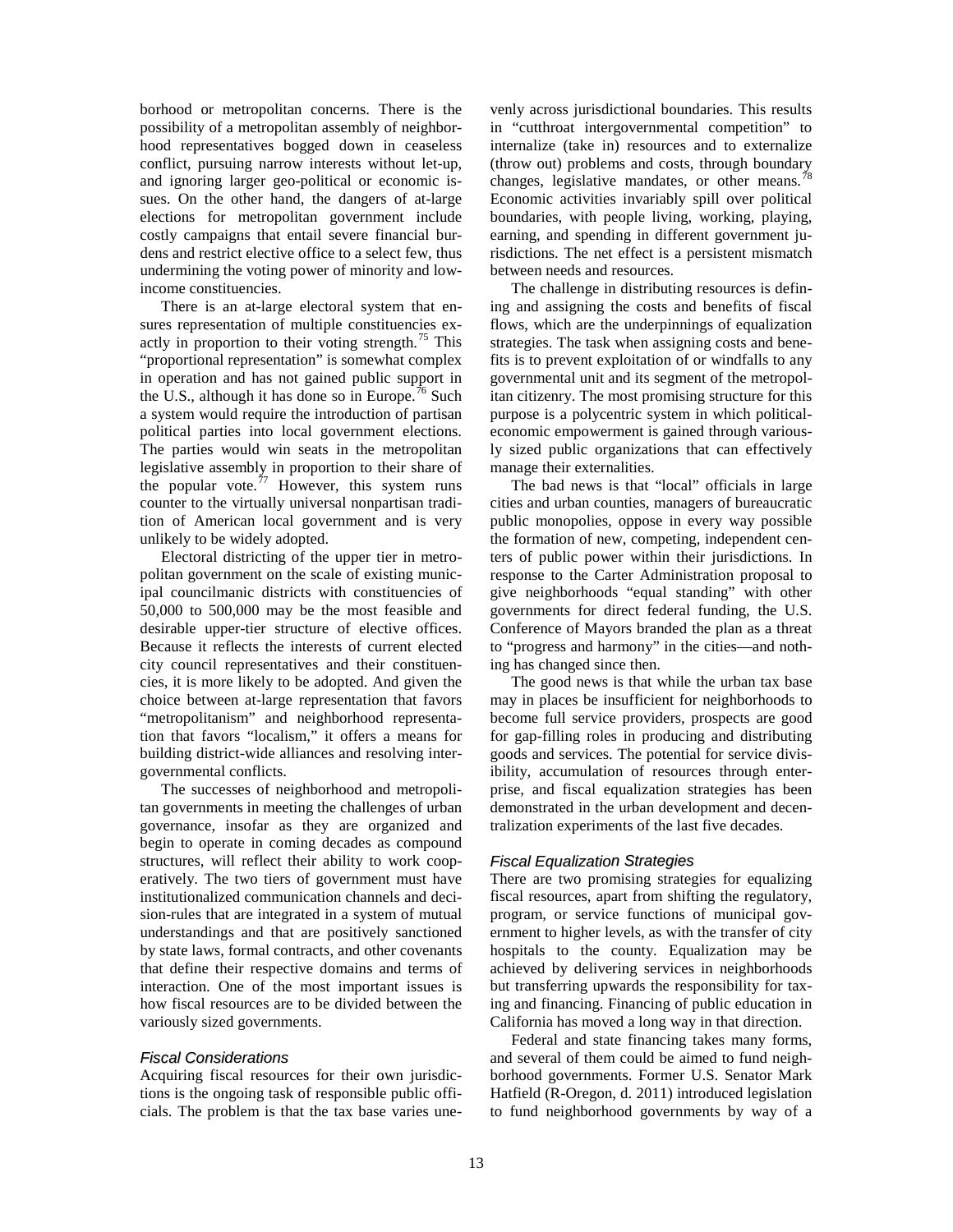Federal income tax credit.<sup>[79](#page-18-18)</sup> Presumably it failed to pass for lack of an organized constituency. The individual taxpayer would have received a dollarfor-dollar credit against Federal income tax for taxes or fees paid to neighborhood governments. A similar plan was proposed in California in the form of an income tax levied by neighborhood governments that would be deductible from state income tax.<sup>[80](#page-18-21)</sup> State sales taxes could be rebated to neighborhood governments for state improvement programs. And financial assistance might be given to individuals with vouchers that could be cashed only by neighborhood governments.

Another way of equalizing resources among competing urban governments is tax-base-growthsharing, a plan to share future growth of the urban tax base. State enabling legislation for this approach was adopted by Minnesota in  $1971$ .<sup>[81](#page-18-33)</sup> The plan there takes 40 percent of the annual increase in non-residential property tax assessments within a region, pools those resources at the metropolitan (sometimes the county) level, and then redistributes them back to all contributing jurisdictions on a formula tied directly to population and inversely to current per capita assessed valuations in each area.

Although not equalization strategies per se, among the least recognized possibilities for fiscal empowerment of neighborhood governments are locally generated resources. The resource base for urban governments can be considerably expanded by neighborhood sponsorship of public enterprise and by effective control of public bads.

### Going Backward or Forward

Secession is not the solution for what ails us. It's a backward step based on a discredited nineteenth century theory and practice of local government. Instead of one unresponsive bureaucratic government, we'll have two—or three or four. Instead of the clear advantages of near-metropolitan boundaries, we'll have fragmented and economically dysfunctional jurisdictions that correspond to councilmanic districts within our cities. Nor should we allow ourselves to be misled by the claims of municipal reformers who would reduce urban governance to a unitary metropolitan government or public choice theorists who would endlessly multiply urban representative municipalities.

The probable outcome of secession, municipal reform, or public choice restructuring urban governance would be more alienation and discouragement among low- to middle-income citizens. How long after afterwards—imagine a successful secession initiative, the advent of unitary metropolitan government, or the incorporation of many new representative municipalities within the urban area—should we imagine it will take before most citizens realize that little or nothing has changed? We expect that services will not be better, regulatory activity not fairer, opportunities for grassroots communal enterprise not greater, and political and bureaucratic decision-making not more accessible. The probable ironic outcome of these initiatives to transform urban governance is that the citizens, having had their expectations disappointed, will be more alienated from their "local government."

What makes such a result particularly outrageous is that these proposals for dramatically altering the institutions of urban governance represent neither grassroots initiatives nor interests. We have top-down sponsored academics and professional urban planners, political opportunists, self-serving entrepreneurs, and self-promoting media, in campaigns that represent special interests, pluralities, and elites. They all promise "economy and efficiency" and "more community control," which mostly turn out to be public relations gambits.

What we don't have in any this is a movement of the people, by the people, and for the people.

If the citizens of our urban areas decide to move forward and take governance into their own hands, hopefully they will begin with a vision of two-tier, directly democratic metropolitan government, one in which their hands are holding the handles of public powers in their own neighborhoods.

What are the prospects for this vision of citizen empowerment? Admittedly they are few and far between at present. There is no organized constituency for institutionalized citizen empowerment and it's not in the interests of constituencies that are organized. But we imagine—watching the conditions of urban life become more punishing, and as our dissatisfaction with state and federal initiatives and municipal governance intensifies—that a social movement may yet emerge and eventually become organized to vest permanent public powers directly in the majority citizenry.[82](#page-18-1)

*The authors are Co-Directors of Gather the People (www.gatherthepeople.org), which provides resources for congregational and community organizing and development. ben Asher has organized for ACORN, Citizens Action League of California, and one of the PICO projects (OCCCO); he was Assistant Director for Organize Training Center; and he has taught sociology and social work at several universities. Bat Sarah has organized for the North County Community Project and the Marin Congregational Organizing Project.447*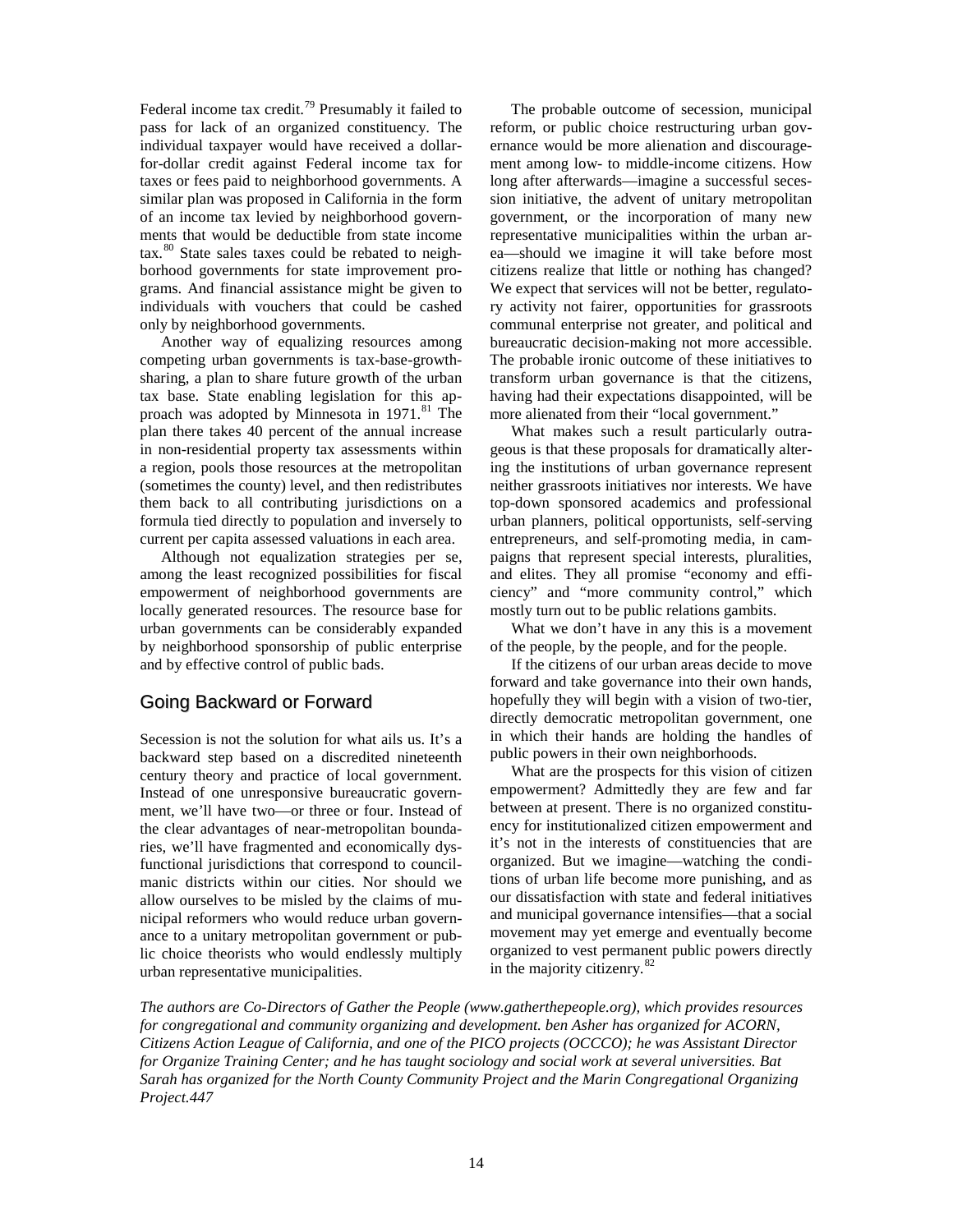- <span id="page-14-3"></span>sity Press of Kansas, 2004), p. 59, quoted by Michan Andrew Connor in "Metropolitan Secession and the Space of Color-Blind Racism in Atlanta," *Journal of Urban Affairs*, 37(4):436-61 (October 2015), p. 436. The Atlanta, Georgia area provides a case study of racially based political motivations for secession initiatives. In the abstract for his article, Connor writes: "The Reverend Joseph Lowery and the Georgia Legislative Black Caucus sponsored a 2011 voting rights lawsuit, *Lowery v. Deal*, which demanded the disincorporation of several majority-white cities in Georgia's Fulton and DeKalb Counties and preemption against attempts by affluent and majority-white north Fulton to secede from the rest of the county. Secession would have severe consequences for racial equity in the metropolitan area." For a more recent example of this phenomenon in Louisiana, see Rick Rojas, "Suburbanites in Louisiana Vote
- to Create a New City of Their Own," *New York Times* (October 13, 2019).<br><sup>5</sup> According to Boudreau and Keil, "Annexation has been the name of the game in Los Angeles and the current secessionist movement [ca. 2000] can be seen as both a reaction to the contradictions created by this historical trend and a
- departure from its practices in that it introduces an alternative mode of local governance" (p. 1704).<br><sup>6</sup> See Kevin Roderick, *The San Fernando Valley: America's Suburb* (Los Angeles Times Books, 2001), pp. 62-63; and Gary Lee Moore, Annexation Map, City of Los Angeles (2008)
- 
- [naviagatela.lacity.org/common/mapgallery/pdf/annex34x44.pdf]. <sup>7</sup> See Alexis de Tocqueville, "What Type of Despotism Democratic Nations Have to Fear," Chapter 6 in *Democracy*
- *in America: Historical-Critical Edition*, Vol. 4 (Indianapolis: Liberty Fund, 2010).<br>For an extensive treatment of the limitations of highly centralized bureaucracies and the advantages of polycentricity, see Elinor Ostro
- see Elinor Ostrom, "Polycentricity, Complexity, and the Commons," *The Good Society, 9(2):37-41 (1999)*.<br><sup>9</sup> See Vincent Ostrom and Elinor Ostrom, "Public Choice: A Different Approach to the Study of Public Administra-<br>tio
- <sup>10</sup> Urban redevelopment gives neighborhood residents vacuous opportunities to "participate in governance"—for example, by allowing them to apply for neighborhood improvement grants to upgrade programs and services, provided that they match city appropriations with their own in-kind contributions of materials and labor. See Allan D. Wallis, "Governance and the Civic Infrastructure of Metropolitan Regions," *National Civic Review* (Spring 1993), p. 134. Harm-reduction facilities, such as drug treatment centers, invariably get sited in low-income and working-class neighborhoods. Not surprisingly, they are typically opposed by neighborhood residents. Urban governments endeavor to diminish or override grassroots opposition by sponsoring neighborhood meetings that allow local residents to "express their concerns and where public officials are given the chance to justify the project" before carrying out their previously determined plans. See Daniel Kubler and Sonja Walti, "Drug Policy-Making in Metropolitan Areas: Urban Conflicts and Governance," *International Journal of Urban and Regional Research*, 25(1):35-54 (March
- 2001). p. 47.  $\frac{11}{11}$  In Kubler and Walti, the authors point out the contrast that exists within cities: "Cities are the focus of accumulation of capital and wealth. They are major poles of technological innovation and development, intellectual and cultural dynamism and cosmopolitan attraction. At the same time, they are places of physical and moral decay, unimaginable poverty, crime and disorder" (p. 35).<br><sup>12</sup> Grassroots "radical municipalism" has moved out of the shadows of socialist and occasionally revolutionary circles
- to the pages of *The New Yorker*. See Masha Gessen, "Barcelona's Experiment in Radical Democracy," *The New Yorker* (August 6, 2018), who reports that "Barcelona is the heart of a new global political phenomenon known as municipalism." The goal is ". . . to break the bounds of traditional party politics and challenge institutional polities as they currently exist. . . ." See also Hubert Heinelt and Daniel Kudler, eds., *Metropolitan Governance: Capacity, De-*
- *mocracy and the Dynamics of Place* (London: Routledge, 2005). <sup>13</sup> See Nick Devas, "Metropolitan Governance and Urban Poverty," *Public Administration and Development*, 25(4):351-361 (October 2005), who describes an ". . . inherent tension between 'scale' and 'voice' if local government is to meet the needs of the poor." He concludes that "... the tension between scale and voice may be best addressed by a two-tier or multi-tier structure involving both a very local level, with statutory rights and to share of resources, accessible and accountable to the poor, together with an upper-level, also democratically accountable, cov-<br>ering the whole metropolitan area." (Abstract)
- ering the whole metropolitan area." (Abstract) <sup>14</sup> See Damion Keith Blake, "Direct Democracy and the New Paradigm of Democratic Politics in Jamaica," *Social and Economic Studies*, 53(4):163-190 (December 2004), who dismisses the "Athenian model of unmediated direct democracy . . . [as] difficult if not impractical to institutionalize" (p. 165). Regarding the bias against the practicability of directly democratic elements of urban government, see also: Ian Budge, the Forward, *The New Challenge of Direct Democracy* (California: Polity Press, 1996); and Michael Saward, "Reconstructing Democracy: Current Thinking and New Directions," *Government and Opposition*, 36(4):559-581 (October 2001).

<span id="page-14-1"></span><span id="page-14-0"></span><sup>&</sup>lt;sup>1</sup> Since originally published in *Social Policy*, this article has been revised and updated as of  $7/2/20$ .<br><sup>2</sup> Julie-Anne Boudreau and Roger Keil, "Seceding from Responsibility? Secession Movements in Los Angeles," Ur*ban Studies*, 38(10):1701-1731 (2001), note that, "Los Angeles is usually referred to as a place of spatial fragmentation, societal dysfunctionality and political disjuncture" (p. 1701).

<span id="page-14-2"></span> $\frac{3}{3}$  Boudreau and Keil "... make the case that secessionism in Los Angeles is mostly a class-based, and strongly racialised, movement of *social* separation couched in *political* terms" (p. 1702). 4 See Peter Dreier et al., *Place Matters: Metropolitics for the twenty-first century*, Second Edition (Lawrence: Univer-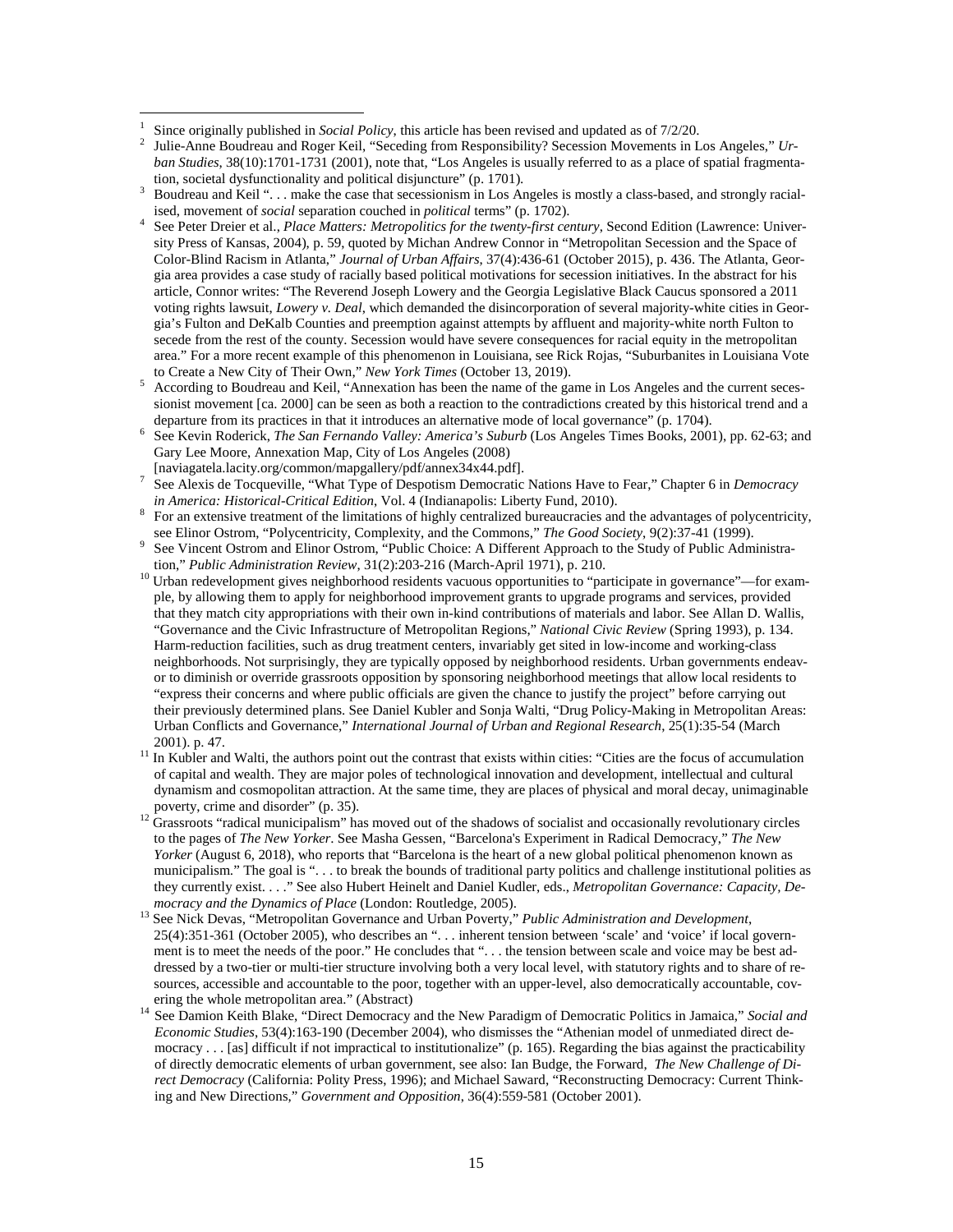- <sup>15</sup> See Roger Keil, "Governance Restructuring in Los Angeles and Toronto: Amalgamation and Secession?" *International Journal of Urban and Regional Research*, 24(4):758-781 (December 2000), p. 760.
- <sup>16</sup> See Woodrow Wilson, *Congressional Government: A Study in American Politics* (New York: Meridian Books, 1956/1885). <sup>17</sup> See Frank J. Goodnow, *Politics and Administration: A Study in Government* (New York & London: Macmillan,
- 
- 
- 1900).<br><sup>18</sup> See Max Weber, *Economy and Society: An Outline of Interpretive Sociology* (New York: Bedminster Press, 1968).<br><sup>19</sup> For a positive review municipal reform based on case study, see Jane S. Dahlberg, *The New Yor*
- <sup>20</sup> See Samuel P. Hays, "The Politics of Reform in Municipal Government in the Progressive Era," *Pacific Northwest Quarterly*, 55:157-166 (October 1964), quoted by John J. Harrigan and Ronald K. Vogel, *Political Change in the Metropolis*, Seventh Edition (New York-San Francisco-Boston: Longman, 2003), p. 85. For a contemporary study on the policy preferences of the wealthy in contrast to majority citizenry, see Benjamin I. Page, "Democracy and the Policy Preferences of Wealthy Americans," *Perspectives on Politics*, 11(1):51-73 (March 2013).
- <sup>21</sup> See Craig M. Wheeland et al., "A Century of Municipal Reform in the United States, A Legacy of Success, adaptation, and the Impulse to Improve," *American Review of Public Administration*, 44(4):11S-28S [supplement pages]
- <span id="page-15-1"></span><span id="page-15-0"></span><sup>22</sup> For example, "Generations of Los Angeles leaders have fostered a corrupt political culture in the city, centered on real estate development." See Editorial, "The Englander indictment," *Los Angeles Times* (March 11, 2020); and for more on the extent of the corruption of city officials, see also, David Zahniser and Emily Alpert Reyes, "City Hall facing a crisis of trust," *Los Angeles Times* (April 2, 2020); David Zahniser, "L.A. City Councilman Jose Huizar charged in federal corruption probe," *Los Angeles Times* (June 23, 2020); Steve Lopez, "Arrest at City Hall. Hohum, say Angelenos," *Los Angeles Times* (June 23, 2020); and Michael Woo, "L.A. Needs New Corruption-Fighting
- Tools," *Los Angeles Times* (June 25, 2020).<br><sup>23</sup> Generally, see Richard Fausset et al., "'It's the Human Way': Corruption Scandals Play Out in Big Cities Across the U.S." *New York Times* February 5, 2019).
- <sup>24</sup> For example, see Emily Alpert Reyes and David Zahniser, "Harm to Housing Cited in Huizar Case," *Los Angeles Times* (June 26, 2020).
- <sup>25</sup> Sheila R. Foster and Christian Iaione, "The City as a Commons," *Yale Law & Policy Review*, 34(2):281-349 (2016), focusing on ". . . the question of how cities govern or manage resources to which city inhabitants can lay claim to common goods, without privatizing them or exercising monopolistic public regulatory control over them" (p. 285), contend that, "As public officials relax local regulations and other rules to accommodate the preferences of powerful economic interests, the poor and socially vulnerable populations are being displaced by an urban development ma-<br>chine largely indifferent to creating cities that are both revitalized and inclusive" (p. 281).
- $\frac{26}{27}$  See Keil, p. 769.<br><sup>26</sup> See Keil, p. 769.<br><sup>27</sup> See Mike Maciag, "The Vanishing Voter," *Governing the States and Localities* (October 2014), pp. 56-57, in which he reports: "In 2001, an average of 26.6 percent of cities' voting-age population cast ballots, but less than 21 percent did so in 2011" (p. 56); and Alice Walton, "L.A. dismal voter turnout: 8.6% as ballot count continues," *Los Angeles Times* (March 4, 2015), in which she reports that in the 2015 municipal elections, ". . . turnout was 8.6% according to
- numbers from the City Clerk's office" (which did not include all absentee and provisional ballots).<br><sup>28</sup> The general abandonment of interest and involvement of citizens in local government, as it has moved farther away from their access and control, becoming increasingly unaccountable to them, may explain the numerous failures of city-county consolidation ballot initiatives proposed by municipal reformers. For an early example, see M.R. Glass, "Metropolitan Reform in Allegheny County: the Local Failure of National Urban Reform Advocacy, 1920-1929,"<br>Journal of Urban History, 37(1):90-116 (2011).
- *Journal of Urban History,* 37(1):90-116 (2011). <sup>29</sup> See Vincent Ostrom, *The Intellectual Crisis in American Public Administration* (Tuscaloosa: University of Alabama
- <sup>30</sup> For a less than idealized view of municipal reform, see Robert L. Bish and Vincent Ostrom, *Understanding Urban Government: Metropolitan Reform Reconsidered* (Washington: American Enterprise Institute for Public Policy Re-
- search, 1973). 31 See Charles M. Tiebout, "A Pure Theory of Local Expenditures," *Journal of Political Economy*, 64(5):416-424 (Oc-
- tober 1956).<br><sup>32</sup> See Peter J. Boettke et al., "Polycentricity, Self-governance, and the Art & Science of Association," *Review of Aus-*<br>*trian Economics*, 28:311-335 (2015).
- <sup>33</sup> See Vincent Ostrom, *The Political Theory of a Compound Republic: Designing the American Experiment* (Lincoln: University of Nebraska Press, 1987). <sup>34</sup> For a seminal work in this vein, see Robert L. Bish, *The Public Economy of Metropolitan Areas* (Chicago: Markham
- Publishing, 1971). <sup>35</sup> See Elinor Ostrom and Vincent Ostrom, "The Quest for Meaning in Public Choice," *American Journal of Economics*
- *and Sociology*, 63(1):105-147 (January 2004), especially their discussion of The Institutional Analysis and Development (IAD) Framework, pp. 114-123.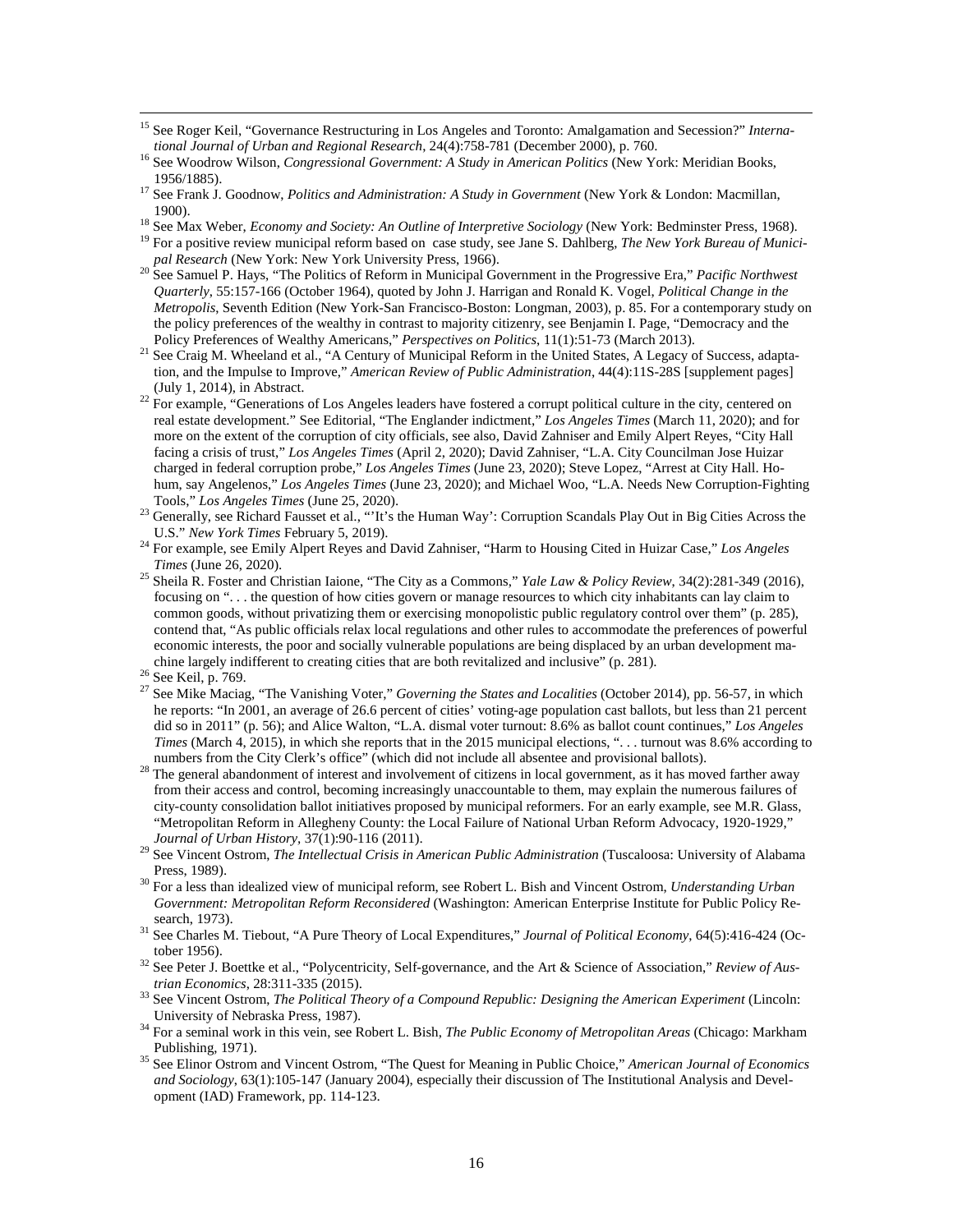- <sup>36</sup> For a general survey, see Glen O. Robinson, *American Bureaucracy: Public Choice and Public Law* (Ann Arbor: University of Michigan Press, 1991).
- $37$  For a review of the basic public choice assumptions regarding individual behavior in relation to the provision of public goods and services, see Vincent Ostrom and Elinor Ostrom, "Public Choice: A Different Approach to the Study
- of Public Administration," p. 205.<br><sup>38</sup> See David K. Hamilton, *Governing Metropolitan Areas: Growth and Change in a Networked Age*, Second Edition<br>(New York & London: Routledge, 2014), p. 205.
- $^{39}$  It seems clear that the Lakewood variation of public choice contributed substantially to "... institutionalized racial and class exclusions and privileges" and that ". . . racial exclusion was a malignant, but undeniable, facet of the region's increasing suburbanization." See Michan Andrew Connor, "'Public Benefits from Public Choice': Producing Decentralization in Metropolitan Los Angeles, 1954-1973," *Journal of Urban History*, 39(1):79-100 (2013), pp. 83-
- 84. <sup>40</sup> See Hubert Heinelt and Daniel Kudler, eds., *Metropolitan Governance: Capacity, Democracy and the Dynamics of*
- <sup>41</sup> For example, see Guy Gilbert and Pierre Picard, "Incentives and Optimal Size of Local Jurisdictions," *European Economic Review*, 40:19-41 (January 1996) and Vincent Ostrom and Elinor Ostrom, "Public Choice: A Different Approach to the Study of Public Administration," p. 206.
- <sup>42</sup> Robert W. Wassmer, "Urban Devolution and Metropolitan Local Governance in California's Next Half Century of Growth," *California Policy Issues* (November 2002), p. 72.
- <sup>43</sup> For example, see Jean-Marc Fontan et al., "Community Organizations and Local Governance in a Metropolitan Region," *Urban Affairs Review*, 12(8):115-123 (2008).
- <span id="page-16-0"></span><sup>44</sup> In a little more than a dozen years, we have gone from Frank del Olmo's report, "L.A.'s Next [Police] Chief Should Listen to What the Community Wants," *Los Angeles Times* (April 14, 2002) to Ann Brenoff's, "Behind LA's Dramatic Decline in Gang Violence," *Huffington Post* (February 24, 2015) (accessed at: http://www.huffingtonpost.com/2015/02/24/gang-violence-decline\_n\_6656840.html)—which ascribes much of the success to "smarter," community-oriented policing.
- <span id="page-16-2"></span><span id="page-16-1"></span>success to "smarter," community-oriented policing.<br>
<sup>45</sup> See Richard Winton, "Violent crime up 26% in Los Angeles, LAPD chief says," *Los Angeles Times* (January 14, 2015), although some estimates are as low as 20 percent.
- <span id="page-16-3"></span><sup>46</sup> We project this possibility although we recognize that most ". . . top-down approaches [to achieving metropolitan or regional governance] are destined to be rejected or thwarted," because typically they originate with federal and state initiatives. See Allan D. Wallis, "Governance and the Civic Infrastructure of Metropolitan Regions," *National Civic Review* (Spring 1993), p. 130. However, Wallis recognizes that, "If neighborhood governments can be significantly and meaningfully enhanced, a serious—and hitherto effective—objection to regional governance may be defused" (p. 135). The political importance of this recognition is that it suggests the basis for an alliance between the proponents of metropolitan government and directly democratic neighborhood government, producing a new constituency
- to overcome reactionary opposition of municipal councils. <sup>47</sup> For an example of the rare exception, see Masha Gessen, "Barcelona's Experiment in Radical Democracy," *The New*
- 
- <sup>48</sup> See Debbie Bookchin, "Radical Municipalism: The Future We Deserve," ROAR, Issue #6 (July 21, 2017).<br><sup>49</sup> See: Bertie Russell and Plan C, "Radical municipalism: demanding the future," openDemocracy (June 26, 2017); Aaron Vansintjan, "The promise of radical municipalism today," *Ecologist* (Symbiosis Research Collective, May 25, 2018); and Kate Shea Baird, "America needs a network of rebel cities to stand up to Trump," BComu Global (No-
- vember 25, 2016).<br><sup>50</sup> In Moshe ben Asher and Khulda bat Sarah, "Should We Revive Murray Bookchin? Can Anarchism Drive Communi-<br>1y Organizing for Urban Decentralization and Direct Democracy?" Social Policy (forthcoming, Fa
- 
- 
- <sup>51</sup> For an introduction to the "two-tier solution," see Bish and Ostrom, pp. 12-15.<br><sup>52</sup> See Harrigan and Vogel, p. 273.<br><sup>53</sup> For an example of how the foundations might be developing for this perspective on directly demo ers, see Harold Mcdougall, *Black Baltimore: A New Theory of Community* (Philadelphia: Temple University Press,
- 
- 1993).<br><sup>54</sup> See Harrigan and Vogel, p. 373<br><sup>55</sup> See "Holding Ground: The Rebirth of Dudley Street," an award-winning documentary film (available on videocassette/DVD) about the community organizing and development that revitalized the Roxbury neighborhood of Boston (Ho-ho-kus, NJ: New Day Films, 1996).
- <sup>56</sup> See Margaret Weir, "A Discussion of Investing in Democracy: Engaging Citizens in Collaborative Governance," *Review Symposium*, 8(2):595-598 (June 2010), who notes that these "collaborative" approaches, while initially promising, are less than effective and durable (p. 597) and raise "... basic political science questions about the role of power and conflict in setting the rules of the game" (p. 596).
- 

<sup>57</sup> For example, see Hamilton, pp. 212-217.<br><sup>58</sup> Ibid, p. 217<br><sup>59</sup> See Elinor Ostrom et al., "Do We Really Want to Consolidate Urban Police Forces? A Reappraisal of Some Old Assertions," *Public Administration Review*, 33(5):423-432 (September-October 1973), which concludes: "(1) small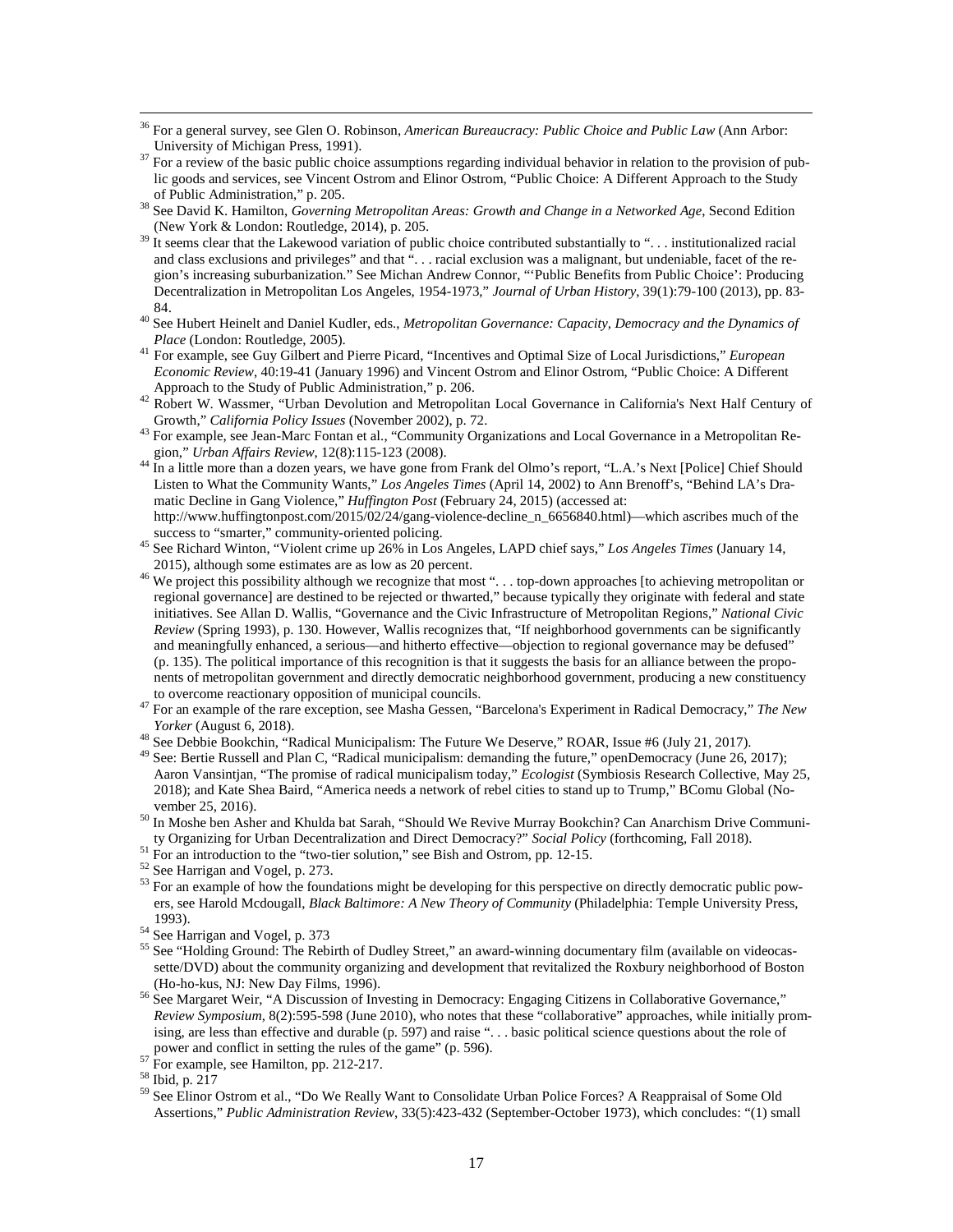police departments can provide higher levels of service than larger departments, and (2) high degrees of specialization and professionalization are not required for effective police services. On the basis of this, we believe more serious attention should be paid to proposals for creating small jurisdictions within large cities to provide generalized patrol services while enhancing opportunities for community control. At the same time, a large-scale police jurisdiction in the same city may be needed to provide the more technical services which require specialization of personnel and equipment. Conceptualization [of] reform as *either total consolidation* or *total decentralization* may not lead to better police services in metropolitan areas. Conscious use of overlapping jurisdictions of varying sizes may be neces-<br>sary to combine the advantages of both small and large scale" (p. 430).

- <sup>60</sup> For a review of issues related to the *economic* viability of small-scale political institutions, surveys of "decentralization experiments," and the potential for neighborhood government to play an economically useful role in providing neighborhood-based health care service delivery, see Moshe ben Asher, "Vill Economics" (accessed at:
- 
- 
- http://www.gatherthepeople.org/Downloads/VILL\_ECONOMICS.pdf)<br>
<sup>61</sup> See Hamilton, p. 216.<br>
<sup>62</sup> See Keil, p. 761.<br>
<sup>62</sup> See Keil, p. 761.<br>
<sup>63</sup> See Letter to Samuel Kercheval, June 12, 1816, in *The Works of Thomas Jefferso*
- nam's Sons, 1905), p. 9.<br><sup>64</sup> See Letter to Joseph C. Cabell, February 2, 1816, in (Albert Ellery Bergh, ed.) *The Writings of Thomas Jefferson*, Vol. 14 (Washington, DC: Thomas Jefferson Memorial Association, 1907), pp. 4
- <sup>65</sup> For a relatively early example, see Robert R. Alford and Roger Friedland, "Political Participation and Public Policy," Annual Review of Sociology, 1:429-479 (1975), p. 19.
- <sup>66</sup> This is in contrast to the Catholic doctrine of a "preferential option for the poor," which ensures that, "In every economic, political, and social decision, a weighted concern must be given to the needs of the poorest and most vulnera-
- 
- ble."<br><sup>67</sup> That is, not offset by tax revenues from the corporate beneficiaries.<br><sup>68</sup> For examples, see: Gar Alperovitz, "Notes Toward a Pluralist Commonwealth," *Review of Radical Political Economics*, 4:28-48 (June 1972); Fadhel Kaboub, "Elements of a Radical Counter-movement to Neoliberalism: Employment-led Development," *Review of Radical Political Economics*, 40:220-227 (Summer 2008); Andrew Cumbers and Robert McMaster, "Revisiting Public Ownership: Knowledge, Democracy, and Participation in Economic Decision Making," *Review of Radical Political Economics*, 44:358-73 (September 2012); and Sofa Gradin, "Radical Routes and Alternative Avenues: How Cooperatives Can Be Non-Capitalist," *Review of Radical Political Economics*,
- 47:141-58 (June 2015).<br>
<sup>69</sup> For one promising approach, see Hubert Schmitz, "Collective Efficiency: Growth Path for Small-Scale Industry,"<br> *Journal of Development Studies*, 31(4):529-38 (April 1995).
- 
- <sup>70</sup> See Tina Borgatta, "After Energy Jolt, Cities Think Small," Los Angeles Times (May 26, 2002)<br><sup>71</sup> Rabbi Arthur Waskow (office@theshalomcenter.org) proposed these advantages as a benefit of neighborhood-based cooperatives in his Shalom Center email broadcast, "From Solar Neighborhood Coops to a Sustainable Planet" (Feb-
- 
- 
- <sup>72</sup> See Hamilton, pp. 129-130.<br><sup>73</sup> Ibid, p. 130<br><sup>74</sup> Ibid, p. 149<br><sup>75</sup> Joseph F. Zimmerman argues for proportional representation in his article, "A 'Fair' Voting System for Local Governments," *National Civic Review*, 68:481-507 (October 1979). See also Rob Ritchie et al., "Reclaiming Democracy in the 21st century: Instant Runoffs, Proportional Representation, and Cumulative Voting," *Social Policy*, 31(2):35-
- <span id="page-17-1"></span>42 (Winter 2000).<br><sup>76</sup> See Karen Beckwith, "Comparative Research and Electoral Systems: Lessons from France and Italy," *Women and Politics*, 12(1):1-33 (1992).
- <sup>77</sup> See Rob Ritchie and Steven Hill, "Proportional Representation—Are Winner-Take-All Elections Fair?" *Social Policy*, 26:25-37 (Summer 1996) and Andreas Ladner and Henry Milner, "Do voters turn out more under proportional than majoritarian systems? The evidence from Swiss communal elections," *Electoral Studies*, 18(2):235-50 (June
- <span id="page-17-2"></span>1999).<br><sup>78</sup> See Allen D. Manvel, *Urban America and the Federal System* (Washington, DC: Advisory Commission on Intergov-<br>1969), p. 12 (accessed at: http://www.library.unt.edu/gpo/acir/Reports/information/m-47.pdf).
- <sup>79</sup> In his statement to the U.S. Senate, related in the *Congressional Record*, 11:145 (October 1, 1973), Hatfield enumerated his reasons for introducing the legislation (S.2502)—to wit: "the central importance of liberating the individual person; the imperative to decentralize power, or conversely, the inherent dangers of political and economic centralization; the instinctual need for community and family being central to the health of any greater unit of organization—the city, county, State, Nation, or the world; the humanity and fallibility of public officials; and the require-<br>ment of government, if it is to be democratic, effective and responsive, to be rooted close to the peop
- <sup>80</sup> This option was proposed by the Local Government Task Force convened by Ronald Reagan in support of govern-
- ment decentralization when he was governor of California. See Connor, p. 89.<br><sup>81</sup> See Metropolitan Council, "Fiscal Disparities: Tax Base Sharing in the Metro Area" (n.d., accessed at: http://www.metrocouncil.org/Communities/Planning/Local-Planning-Assistance/Fiscal-Disparities.aspx).

<span id="page-17-0"></span>